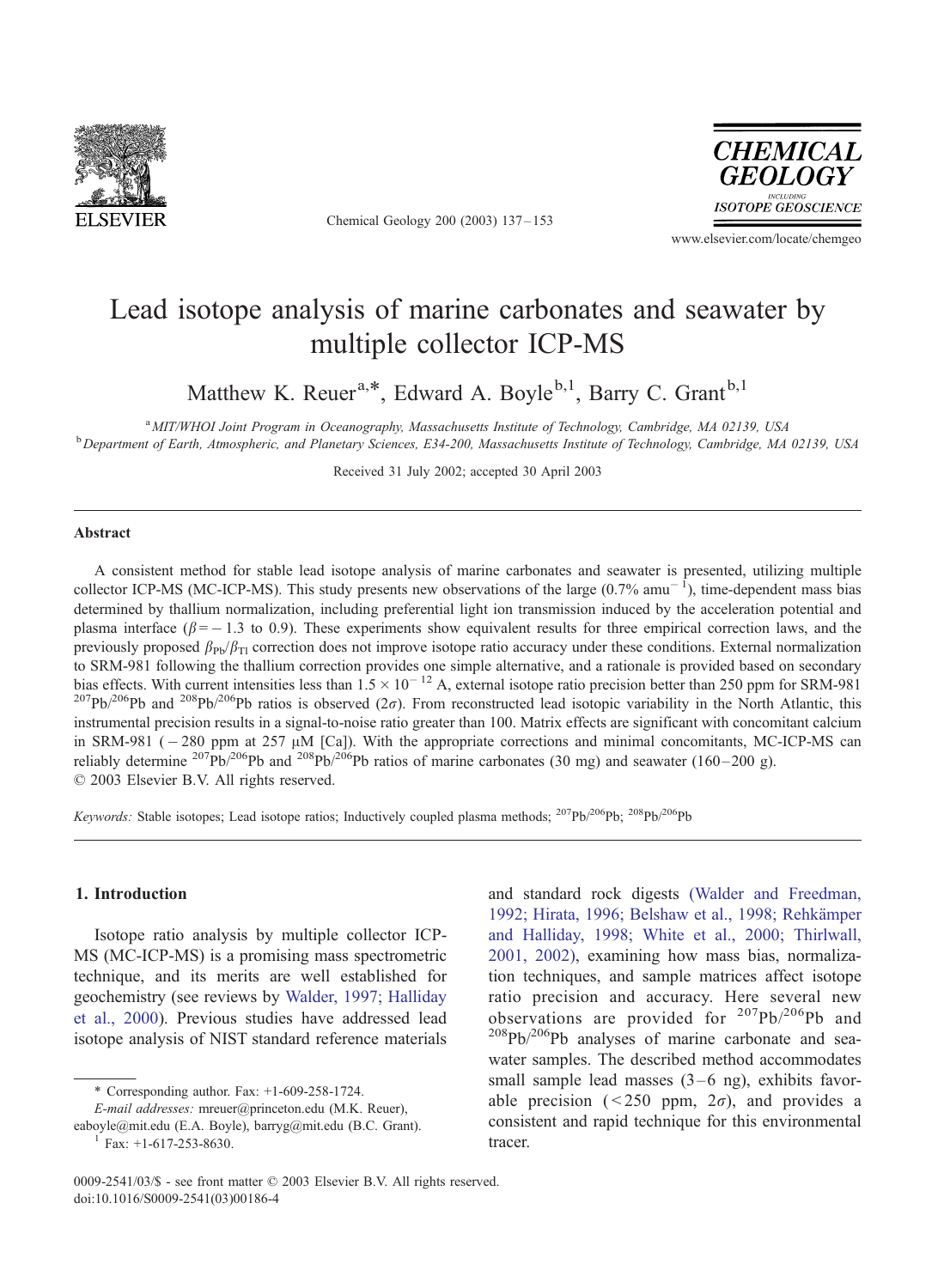The analytical context for this method should first be considered. The utility of lead isotopes as an anthropogenic tracer was established by Chow and co-workers [\(Chow and Johnstone, 1965; Chow and](#page-14-0) Earl, 1970, 1972; Chow et al., 1973, 1975). These studies demonstrated systematic, global-scale isotopic variability among leaded gasoline, coal, and aerosol samples. For example, a 14% range in leaded gasoline  $^{206}Pb/^{207}Pb$  was observed between Bangkok, Thailand (1.072), and Santiago, Chile (1.238, [Chow et al.,](#page-14-0) 1975). The unique isotopic composition of multiple anthropogenic sources has provided new constraints on heavy metal provenance in modern atmospheric, terrestrial, and marine systems (e.g., [Flegal et al.,](#page-15-0) 1986; Sturges and Barrie, 1987; Church et al., 1990; Véron et al., 1994; Hamelin et al., 1997; Alleman et al., 1999; Bollhöfer and Rosman, 2001). Lead isotope time series recovered from ice cores [\(Rosman et al.,](#page-15-0) 1993; Rosman et al., 2000), peat records [\(Shotyk et](#page-15-0) al., 1998; Weiss et al., 1999), lake sediment records [\(Graney et al., 1995\),](#page-15-0) and surface corals [\(Shen and](#page-15-0) Boyle, 1987) have also demonstrated significant timedependent isotopic variability. Two common characteristics of anthropogenic lead isotope analysis are thus low concentrations within complex natural matrices and a large isotopic range.

A second consideration is the difference between MC-ICP-MS and established thermal ionization mass spectrometric (TIMS) techniques. The established advantages of MC-ICP-MS include the ionization of most elements within the inductively coupled plasma (e.g., Fe and Hf) and the introduction of various sample types at atmospheric pressure (e.g., solutions, ablated aerosols, or chromatography isolates). For stable lead isotopes, the principal advantages are greater sample throughput  $(n=4-5 \text{ h}^{-1})$  and fewer preparative steps. This study addresses the possible analytical artifacts pertinent to marine carbonates and seawater and provides the associated isotope ratio precision and accuracy for the Micromass IsoProbe MC-ICP-MS.

# 2. Methods

Sample preparation followed standard laboratory protocols for trace element analysis, including acid, reagent, and plasticware preparation under Class 100 conditions. Here the specific protocols for lead isotope analysis of seawater and surface corals are briefly described.

#### 2.1. Surface coral and seawater sample preparation

Surface coral samples collected from North Rock, Bermuda (32 $^{\circ}$ 29'N, 64 $^{\circ}$ 48'W), were cleaned using a modified technique of [Shen and Boyle \(1988a\),](#page-15-0) removing contaminant organic or oxide phases from the coral aragonite lattice. The modifications to this method include: (1) the use of two rather than three cleaning sequences on coarse aragonite fragments and the  $280 - 700$  µm size fraction; and (2) the extension of each oxidative (NaOH $-H_2O_2$ ) and reducing (citric acid –hydrazine) cleaning cycle from 10 to 30 min. The isotopic composition of occluded contaminants does not equal the aragonite lead, creating significant, nonsystematic biases if they are not removed from the aragonite lattice. The success of the cleaning technique was determined for each sample by replicate Pb/Ca analysis of homogenized splits, utilizing isotope dilution ICP-MS and flame AAS at MIT (VG Plasmaquad  $2^+$ ). The isotope dilution method included direct analysis of dissolved, diluted coral, adding a gravimetrically calibrated <sup>204</sup>Pb spike (Oak Ridge National Laboratory) to all samples. Where Pb/Ca replicates did not agree to 2 nmol/mol, samples were reprocessed and reanalyzed, only measuring the isotopic composition of adequately cleaned samples.

Replicate sample analyses cannot eliminate possible elemental or isotopic biases introduced by evenly distributed contaminants not removed by the cleaning process. Two observations, however, suggest this error might be small. First, coral – seawater partition coefficients  $(D_p=[X/Ca^2+]_{\text{coral}}/[X/Ca^2+]_{\text{seawater}}$ , where X denotes the chemical species of interest) for most elements are close to unity, suggesting minor preferential uptake or exclusion of  $CaCO<sub>3</sub>$  substituents and low residual contamination [\(Reuer et al., 2003\).](#page-15-0) Second, isotopic agreement is observed between 1981 coral and 1982 seawater <sup>206</sup>Pb/<sup>207</sup>Pb and <sup>208</sup>Pb/<sup>207</sup>Pb from Bermuda, with a  $^{206}Pb/^{207}Pb$  offset of 250 ppm (see below). Both field and culture calibration studies are required to best address this issue, but preliminary observations suggest residual contaminant biases are minor relative to the environmental variability.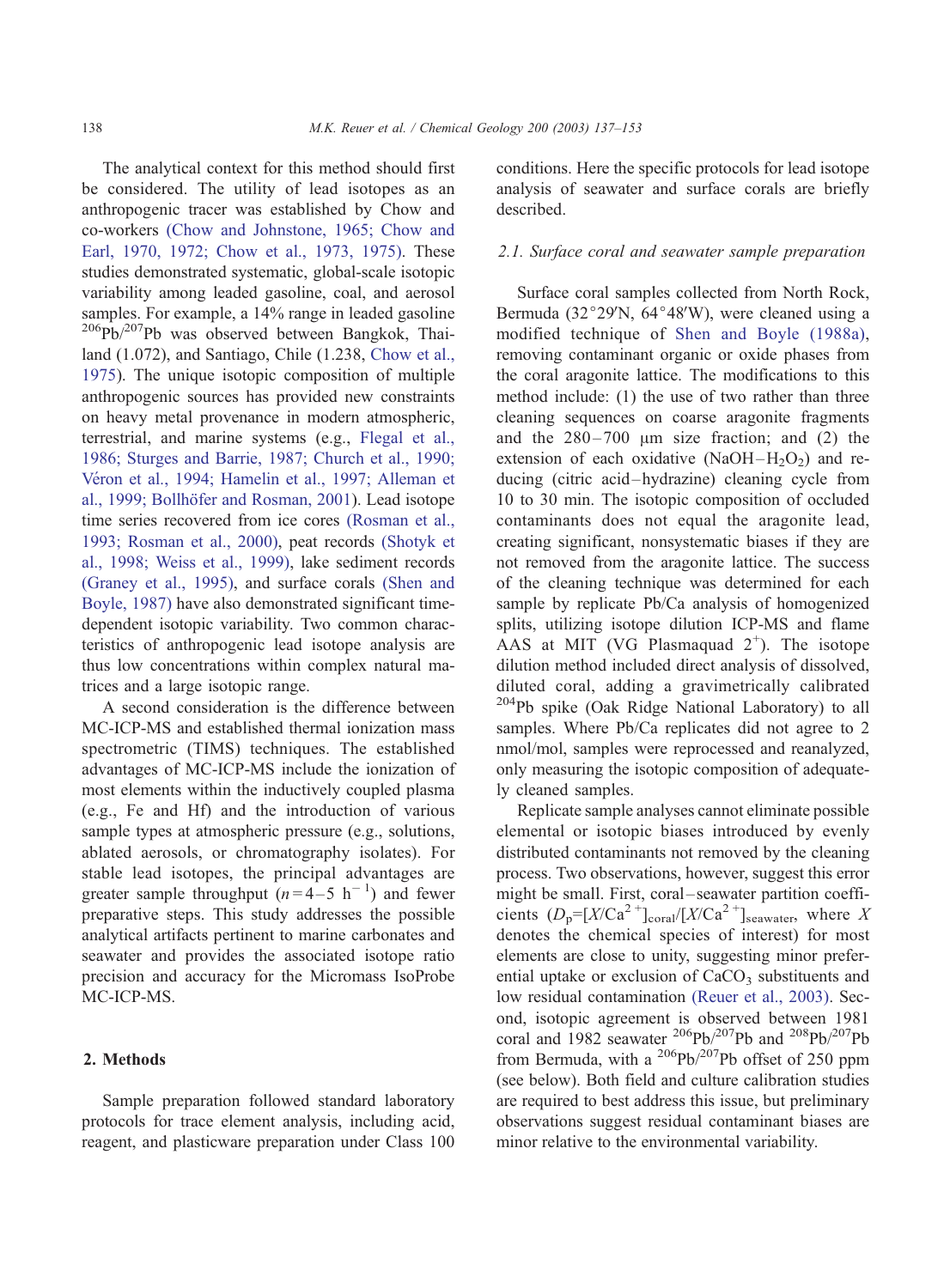<span id="page-2-0"></span>Moderate volume seawater samples were prepared by the  $Mg(OH)$ <sub>2</sub> coprecipitation method [\(Wu and](#page-16-0) Boyle, 1997b; Weiss et al., 2000). Larger sample volumes were required  $(160-240 \text{ ml})^2$  relative to elemental analysis  $(1200 \mu l)$  given the necessary counting statistics, Faraday cup noise, and low seawater lead concentrations [\(Wu and Boyle, 1997a\).](#page-16-0) Surface samples were collected with established procedures, including underway sampling with the towed fish technique (see [Vink et al., 2000\)](#page-16-0), pole sampling with a polycarbonate bottle clamp, and vane sampling. Hydrocasts utilized the MITESS automated trace element sampler described in [Dickey](#page-15-0) et al. (1998). Seawater lead was preconcentrated by excess  $Mg(OH)$ <sub>2</sub> coprecipitation, adding 400  $\mu$ l of vapor-distilled ammonia to each 40 ml subsample, mixing the precipitate by shaking and inversion, and separating the  $Mg(OH)_2$  (s) by centrifugation. Dissolved aragonite and seawater  $Mg(OH)$ <sub>2</sub> (s) concentrates were reduced to dryness in 3-ml Savillex PFTE beakers and redissolved in  $400$ - $\mu$ l 1.1 N HBr (Seastar).

Lead separation from the sample matrix included established anion exchange techniques described by [Kraus and Moore \(1953\)](#page-15-0) and [Strelow \(1978\).](#page-15-0) Minicolumns  $(75 \mu l)$  were constructed from Teflon shrink tubing (4:1 shrink ratio, 9.53 mm, Texloc) and Teflon supports. Eichrom AG-1X8 (chloride form, 200-400 mesh) anion exchange resin was utilized, cleaned for 7 days in triple-distilled 6.0 N HCl with continuous agitation. Before use, the resin was rinsed  $20 \times$  in  $dH_2O$  and sized by gravitational settling, retaining the intermediate fraction. The loaded resin slurry was then cleaned with  $1000$ - $\mu$ l 6.0 N HCl and converted to the bromide form with  $400-\mu$ l 1.1 N HBr. The major cations were eluted with  $400-\mu$ l 1.1 N HBr, complexing sample lead as  $PbBr<sub>4</sub><sup>2</sup>$ . The resin was converted to the chloride form with  $200-\mu$ l  $2.0$  N HCl, and the sample was eluted with  $500$ - $\mu$ l 6.0 N HCl. Quantitative lead recoveries were observed from the column separation, equal to 99.98%  $(n=3)$  in the 6.0 N HCl fraction.

# 2.2. MC-ICP-MS configuration

Lead isotope analysis was completed on a Micromass IsoProbe ICP-MS at MIT, including the standard instrumental configuration under Class 100 conditions. General instrumental parameters are given in Table 1. The introduction system includes a Teflon microconcentric nebulizer (Microflow PFA-100, 100  $\mu$ l min<sup>-1</sup>, Elemental Scientific), a cyclonic spray chamber cooled to 4  $\degree$ C (Jacketed Twister, Glass Expansion), and a Fassel quartz torch (Glass Expansion). Experiments with multiple introduction methods showed improved isotope ratio precision with the PFA nebulizer, peristaltic pumping, and small internal diameter pump tubing (0.19 mm ID, Ismatec). This improvement in precision might reflect the constant solution flux relative to natural draw conditions, which can be affected by variations in the argon mass flow controller. The water-cooled interface includes nickel sampling, skimmer, and collimator cones with an accelerating potential of  $-600$  V (at 40% extraction). The accelerated ion beam is axially focused and thermalized within a 6- MHz, RF-only hexapole-collision cell, reducing the energy range of the incoming ions from 30 to approximately 1 V. The theoretical limit for  $^{208}Pb$ thermalization by  $40$ Ar equals 0.1 V. A compromise is required, however, between transmission and the

Table 1

IsoProbe MC-ICP-MS instrumental conditions

| Parameter                     | Set point    | Unit                                 |
|-------------------------------|--------------|--------------------------------------|
| Nebulizer gas                 | 0.905        | $1$ min <sup>-1</sup>                |
| Auxiliary gas                 | 0.890        | $1$ min <sup>-1</sup>                |
| Cool gas                      | 13.5         | $1$ min <sup><math>-1</math></sup>   |
| Forward power                 | 1350         | W                                    |
| Reflected power               | $\leq$ 3     | W                                    |
| Expansion Pirani              | $3.00e - 01$ | mbar                                 |
| Intermediate Pirani           | $1.00e - 02$ | mbar                                 |
| Analyzer Pirani               | ${}_{0.01}$  | mbar                                 |
| Hexapole ion gauge            | $3.20e - 04$ | mbar                                 |
| Analyzer ion gauge            | $1.10e - 08$ | mbar                                 |
| Acquisition time              | 250          | s                                    |
| Uptake rate                   | 100          | $\mu$ l min <sup>-1</sup>            |
| <sup>209</sup> Bi sensitivity | $2.1e + 06$  | $cps$ ppb <sup><math>-1</math></sup> |

The hexapole ion gauge pressure includes a collision cell argon gas flow rate of  $1.500$  ml  $min^{-1}$ , and the analyzer pressure has varied from  $1.1 \times 10^{-8}$  to  $2.2 \times 10^{-8}$  mbar over 7 months. The acquisition time reflects twenty-five 10-s integrations.

<sup>2</sup> Seawater sample volumes greater than 240 ml could be readily processed by this method to improve signal intensity and the signal-to-blank ratio. The volumes utilized here reflect the 500 ml samples collected by the MITESS system and the measurement of additional elemental or isotopic systems from these bottles.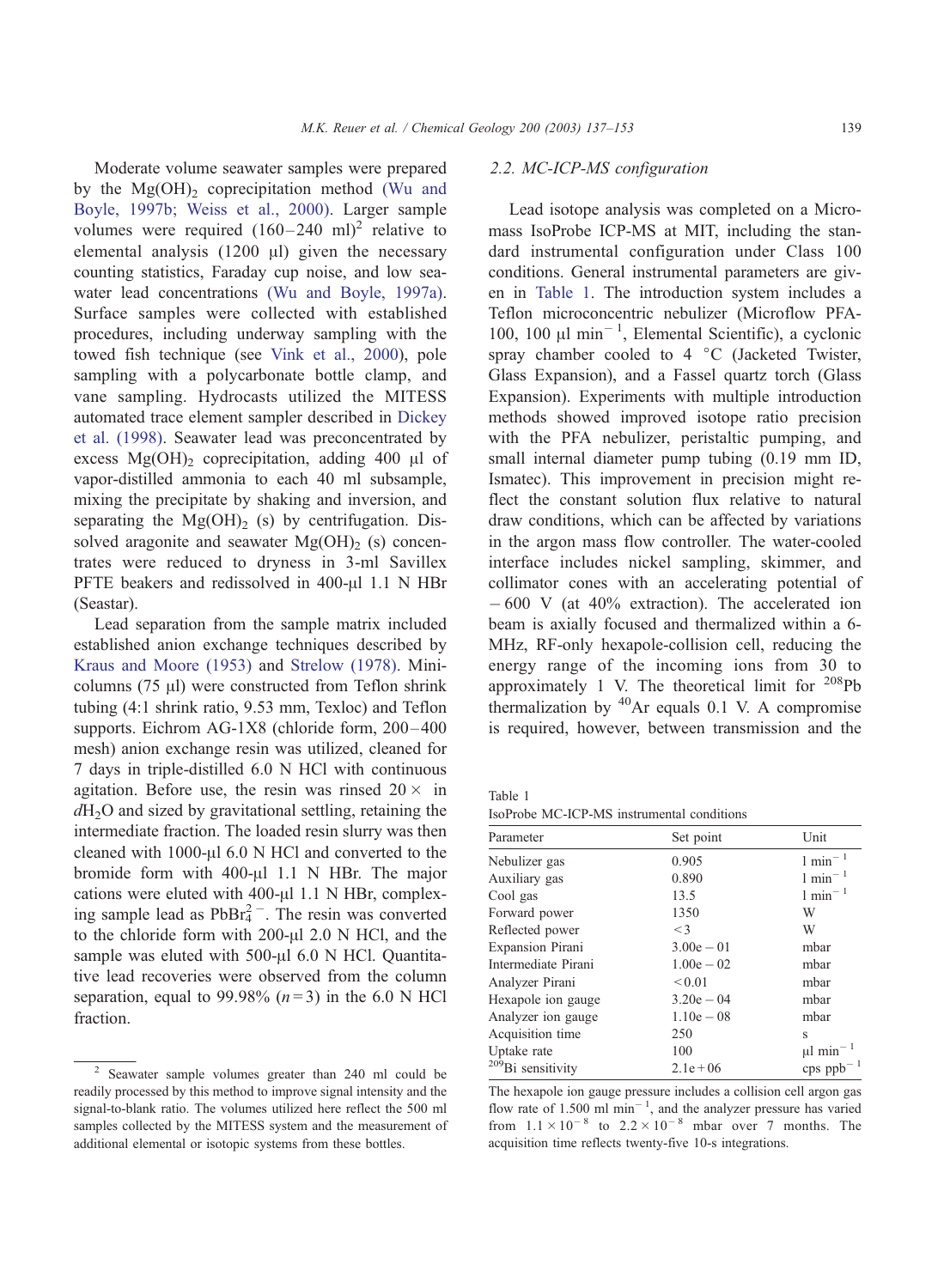ion energy distribution, increasing the average ion energy to approximately 1 V [\(Turner et al., 2000\).](#page-16-0) The thermalized ions are then focused by five electrostatic lenses (extraction, Y-focus, Y-slit, Zfocus, Z-slit) with a final acceleration potential of  $-6000$  V. Following the lens stack, the ions are separated by a stigmatic-focusing, Cross geometry magnet reviewed by [Turner et al. \(2000\).](#page-16-0) Finally, the separated ions are detected with a dynamic multiple collector array, consisting of seven Channeltron electron multipliers, eight Faraday collectors, and one axial Daly detector.

A quantitative estimate of the true analyte intensity  $(I_t)$  from the measured intensity  $(I_m)$  requires several established corrections (see [Thirlwall, 2001\)](#page-16-0), including mass spectral backgrounds associated with the Faraday cup offsets  $(I_{\text{ms}})$ , the solvent blank  $(I_{\text{s}})$ , the instrumental blank  $(I_i)$ , the procedural blank  $(I_p)^3$ , isobaric interferences  $(I_{\text{iso}})$ , and tailing from adjacent masses ( $\pm 3$  amu,  $I_{\text{tail}}$ ). This can be written as:

$$
I_{t} = I_{m} - I_{ms} - I_{s} - I_{i} - I_{p} - I_{iso} - I_{tail}
$$
 (1)

The first three corrections  $(I_{\text{ms}}, I_{\text{s}}, \text{and } I_{\text{i}})$  are determined by on-peak zero (OPZ) analysis for each measurement, continuously monitored to assess sample or standard memory effects. Prior to OPZ measurements, washout intervals of at least 6 min were used with  $0.5$  N HNO<sub>3</sub> and  $0.5$  N HCl, monitoring both signal intensity and the isotope ratios. Two procedural blanks were analyzed for every column series  $(n=14)$ , and representative blanks range from 1.2 to 4.9 pg. The isotopic composition of the procedural blank could not be accurately determined by static Faraday collection given the low signal intensity (the calculated <sup>206</sup>Pb/<sup>207</sup>Pb range was 0.832–1.033). No isobaric interference corrections are required for 206Pb, 207Pb, and 208Pb analyses, whereas 204Pb measurements require  $^{204}$ Hg correction via  $^{202}$ Hg. Finally, the tailing correction must include the abundance sensitivity (AS) for each peak (i) three<sup>4</sup> mass

units above and below the analyte mass, determined by analysis of the monoisotopic <sup>209</sup>Bi [\(Thirlwall,](#page-16-0) 2001). This is given simply as:

$$
I_{\text{tail}} = \sum_{i=-3}^{3} I_i \cdot \text{AS}_i \tag{2}
$$

where  $I_i$  reflects the on-peak intensity  $\pm 3$  amu and  $AS_i$  denotes the corresponding abundance sensitivity. Static and scanning analyses of  $209Bi$  were completed weekly or following any pressure shift. With an analyzer pressure of  $1.1 \times 10^{-8}$  mbar, the average abundance sensitivities relative to 209Bi are as follows: 2.5 ppm  $(-3 \text{ amu})$ , 4.4 ppm  $(-2 \text{ amu})$ , 13.6 ppm  $(-1$  amu), 6.1 ppm  $(+1$  amu), 5.9 ppm  $(+2)$ amu), and 3.1 ppm  $(+3$  amu). These values are stable to  $\pm 2$  ppm ( $2\sigma$ ) under the same vacuum conditions. Comparable results to [Thirlwall \(2001\)](#page-16-0) were observed at  $-1$  amu (mass 208; 23.4 ppm: MIT; 21.0 ppm: Royal Holloway) at similar analyzer pressures  $(2.2 \times 10^{-8} \text{ mbar: MIT}, 2.5 \times 10^{-8} \text{ mbar:}$ Royal Holloway). Systematic correction techniques thus presently exist to account for procedural, reagent, instrumental, and mass spectral contributions.

Finally, the small sample masses analyzed here preclude precise  $^{206}Pb/^{204}Pb$  analysis. With moderate-volume North Atlantic seawater samples (0.160 kg, 38.1 pmol  $kg^{-1}$  for 1999) and the parameters given in [Table 1,](#page-2-0) the ion counting statistic for the  $^{206}Pb/^{204}Pb$  ratio is 489 ppm (2 $\sigma$ ). The limit does not include Faraday cup noise ( $\sim$  700 ppm  $2\sigma$  at  $1.5 \times 10^{-12}$  A <sup>208</sup>Pb) and uncertainties associated with the <sup>204</sup>Hg correction. Low signal intensities limit accurate and precise  $204Pb$  ratio analysis under these conditions; the focus of this study will be  $207Pb/206Pb$ and 208Pb/206Pb determinations.

#### 3. Results and discussion

Several MC-ICP-MS experiments are presented, including mass bias effects, isotope ratio precision, and matrix effects. These observations are not necessarily applicable to other instruments, isotopic systems, or interface configurations (e.g., cool plasma, shielded torch). These results provide, however, a

Defined here as the cumulative lead derived from the sample processing sequence, including sample handling, cleaning reagents, acids, bases, and the anion exchange column.

<sup>4</sup> The mass range is determined by tailing of the highabundance peaks. If <sup>204</sup>Pb is to be accurately determined, a  $\pm 4$ amu range must be used to account for <sup>208</sup>Pb tailing.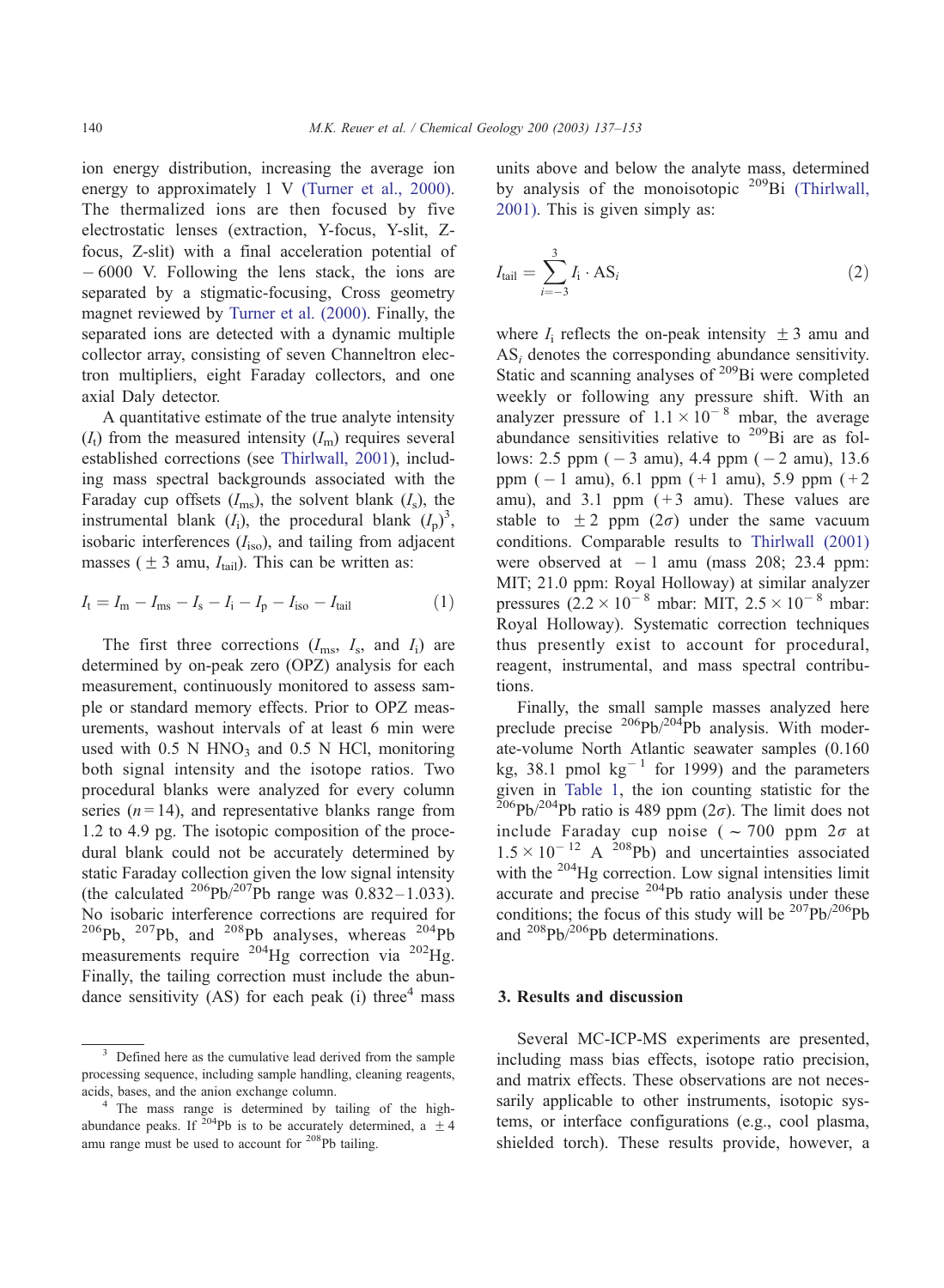simple and consistent framework for lead isotope ratio analysis by the IsoProbe MC-ICP-MS.

#### 3.1. Mass bias in MC-ICP-MS

Mass discrimination is a well-known phenomenon in ICP-MS systems, resulting from space charge repulsion and ion beam defocusing effects (see review by [Niu and Houk, 1996\)](#page-15-0). Space charge effects in ICP-MS generally result in preferential heavy ion transmission: following charge separation between the sampling and skimmer cones, increased positive ion density behind the skimmer repels lighter ions, whereas heavy ions remain axially focused (see [Plate 1 in Montaser, 1998\)](#page-15-0). Preferential light ion transmission can also result from space charge effects, dependent upon the ion optics and sample matrix. For example, [Beauchemin et al.](#page-14-0) (1987) observed enhanced  $59^{\circ}$ Co,  $63^{\circ}$ Cu, and  $64^{\circ}$ Zn sensitivity relative to  $^{114}$ Cd and  $^{208}$ Pb in a 0.01 M Na solution (see their Fig. 2c). Elemental bias has also been demonstrated by simulation modeling, ion current observations, ion deposition experiments, and tandem quadrupole TOF observations [\(Gillson et al.,](#page-15-0) 1988; Chen and Houk, 1996; Allen et al., 1997; Burgoyne et al., 1997). Comparable isotopic observations do not presently exist for MC-ICP-MS systems, requiring empirical corrections to quantify mass discrimination.<sup>5</sup>

Mass bias corrections for TIMS and MC-ICP-MS systems have been successfully developed by doubleand triple-spiking methods (see [Thirlwall, 2000, 2001](#page-16-0) and references therein), quantifying mass discrimination and the true isotopic ratio by comparison of spiked and unspiked samples. An alternative technique for MC-ICP-MS lead isotope analysis is thallium normalization [\(Longerich et al., 1987\).](#page-15-0) This method relies on concurrent analysis of a thallium isotopic standard, applying the calculated mass bias factor to the lead isotope ratios. Here the exponential empirical correction was assumed, and differences among these corrections will be addressed. For exponential bias, the true (t)  $^{205}$ Tl/<sup>203</sup>Tl ratio can be determined via the

measured ratio (*m*), the mass ratio ( $M_{205}/M_{203}$ ), and an exponential bias factor  $(\beta)$ :

$$
\left(\frac{^{205}\text{TI}}{^{203}\text{TI}}\right)_t = \left(\frac{^{205}\text{TI}}{^{203}\text{TI}}\right)_m \left(\frac{M_{205}}{M_{203}}\right)^\beta \tag{3}
$$

Applying the thallium bias factor  $(\beta_{Tl})$  to lead, one can simultaneously correct for instrumental mass discrimination.

To test these assumptions, a stock 32 nM SRM-981 standard was repeatedly analyzed. Mass bias was induced by atypically large adjustments of the nebulizer gas flow rate and the extraction lens potential, motivated by the observations of [Burgoyne et al.](#page-14-0) (1997, see their Fig. 4). The nebulizer flow rate and extraction potential represent two possible tuning parameters of the plasma interface, and these results are not necessarily applicable to other interface variables (torch position, torch power, argon flow rates, or cone positions). These two parameters, however, will directly change the sampling depths, ion optics, and mass bias of the ICP-MS interface. Established blank and background corrections were completed prior to each analysis, and the results are shown in [Fig. 1.](#page-5-0) For optimized instrumental conditions (0.890 – 0.910 l Ar  $\min^{-1}$ , 30–40% extraction), the mass bias factor is approximately  $\beta = -1.2$  (0.7% amu<sup>-1</sup>), corresponding to the expected preferential heavy ion transmission. Increased nebulizer flow rates result in reduced sampling depths, diminished solvent loading (via reduced solvent-to-gas ratios with constant peristaltic pumping), and a defocused ion beam. At approximately  $0.925$  1 min<sup>-1</sup>, significant light ion transmission was observed ( $\beta$ =0.864). This effect is not strongly correlated to the  $^{208}Pb$  signal intensity  $(r = -0.72)$ , with approximately constant bias despite a 35% increase in 208Pb intensity from 0.870 to  $0.900$  1 min<sup>-1</sup>. Second, the extraction potential was reduced, decreasing the ion beam intensity and increasing the mass bias factor  $(r = -0.99)$ . Both results follow the expected relationship between space charge effects and mass bias: as ion beam intensities drop, greater light ion transmission occurs. The magnitude of this effect, including positive mass bias factors, was unexpected, and a complete explanation requires ion trajectory modeling under comparable conditions.

<sup>&</sup>lt;sup>5</sup> The empirical nature of these corrections is emphasized, based on the complexity of an accelerating, densely charged, hightemperature plasma through the ICP-MS interface.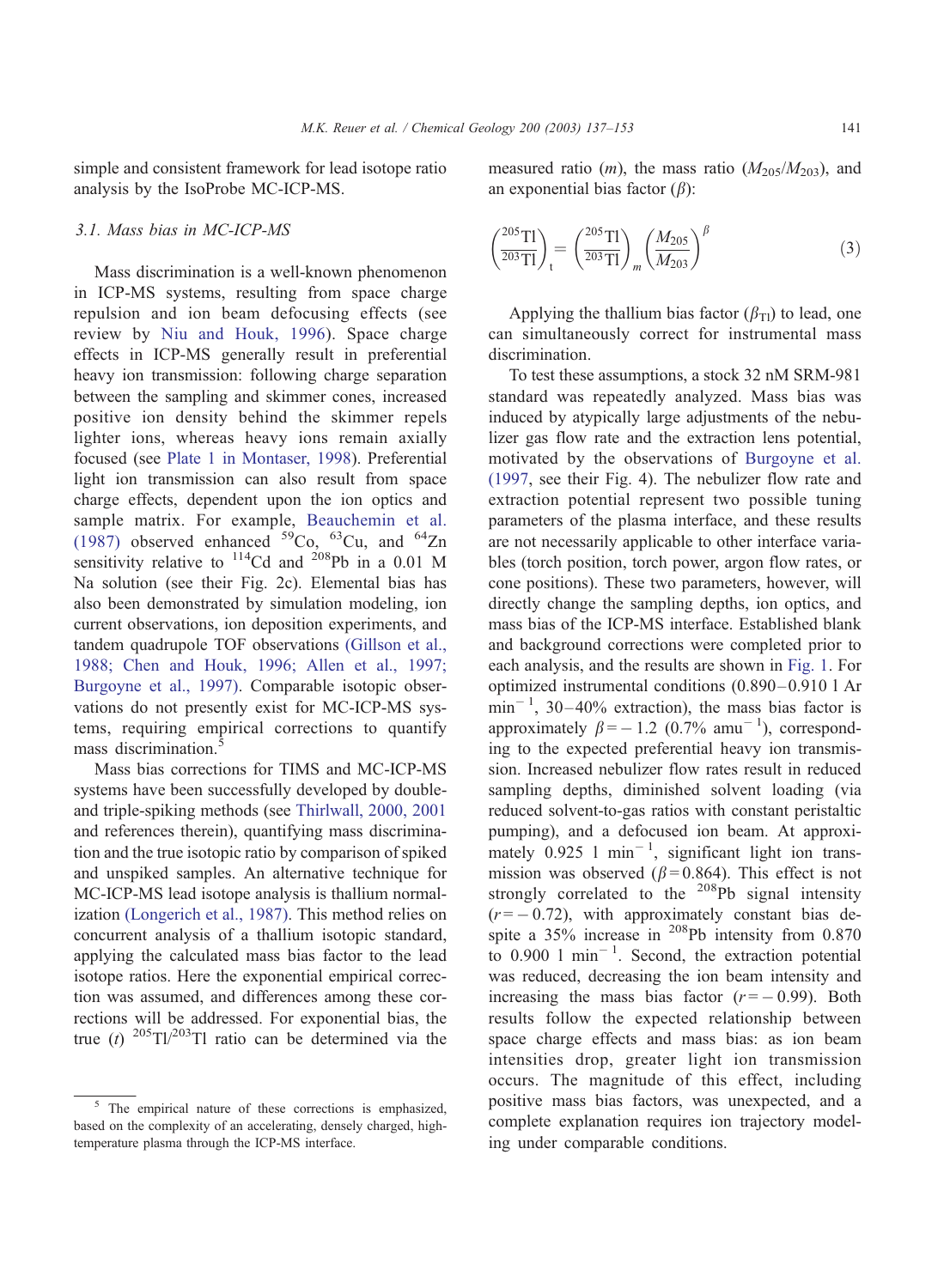<span id="page-5-0"></span>

Fig. 1. IsoProbe mass bias experiments. The open diamonds reflect the <sup>208</sup>Pb intensity for each experiment, and the closed circles denote the exponential bias factor ( $\beta$ ). The left abscissas correspond to the exponential mass bias factor, and the right abscissas reflect <sup>208</sup>Pb intensities. Nebulizer flow rate  $(1 \text{ min}^{-1})$  and extraction potential  $(\%)$  are given on the upper and lower panels, respectively. The dashed vertical lines correspond to typical adjustment values for the nebulizer flow rate  $(0.895-0.9051 \text{ min}^{-1})$  and the extraction potential (fixed at 40%). Error bars are  $\pm 2\sigma$  standard deviation of internal replicates (n=25).

## 3.2. Lead isotope ratio accuracy

The mass bias results were then utilized to test the empirical corrections, following the method of [Russell](#page-15-0) et al. (1978). These artificial techniques are not equivalent to standard IsoProbe operating conditions; the large resulting  $\beta$  range, however, provides an im-

proved constraint for the model validation. As shown in [Fig. 2,](#page-6-0) the measured  $^{207}Pb/^{206}Pb$  and  $^{205}Tl/^{203}Tl$ ratios were normalized via the assumed true isotope ratios from [Thirlwall \(2000\)](#page-16-0) and [Dunstan et al. \(1980\),](#page-15-0) respectively. As shown in [Table 2,](#page-6-0) best agreement among SRM-981  $^{207}Pb/^{206}Pb$  and  $^{208}Pb/^{206}Pb$  ratios is observed for the  $207Pb - 204Pb$  double-spike [\(Thirlwall,](#page-16-0)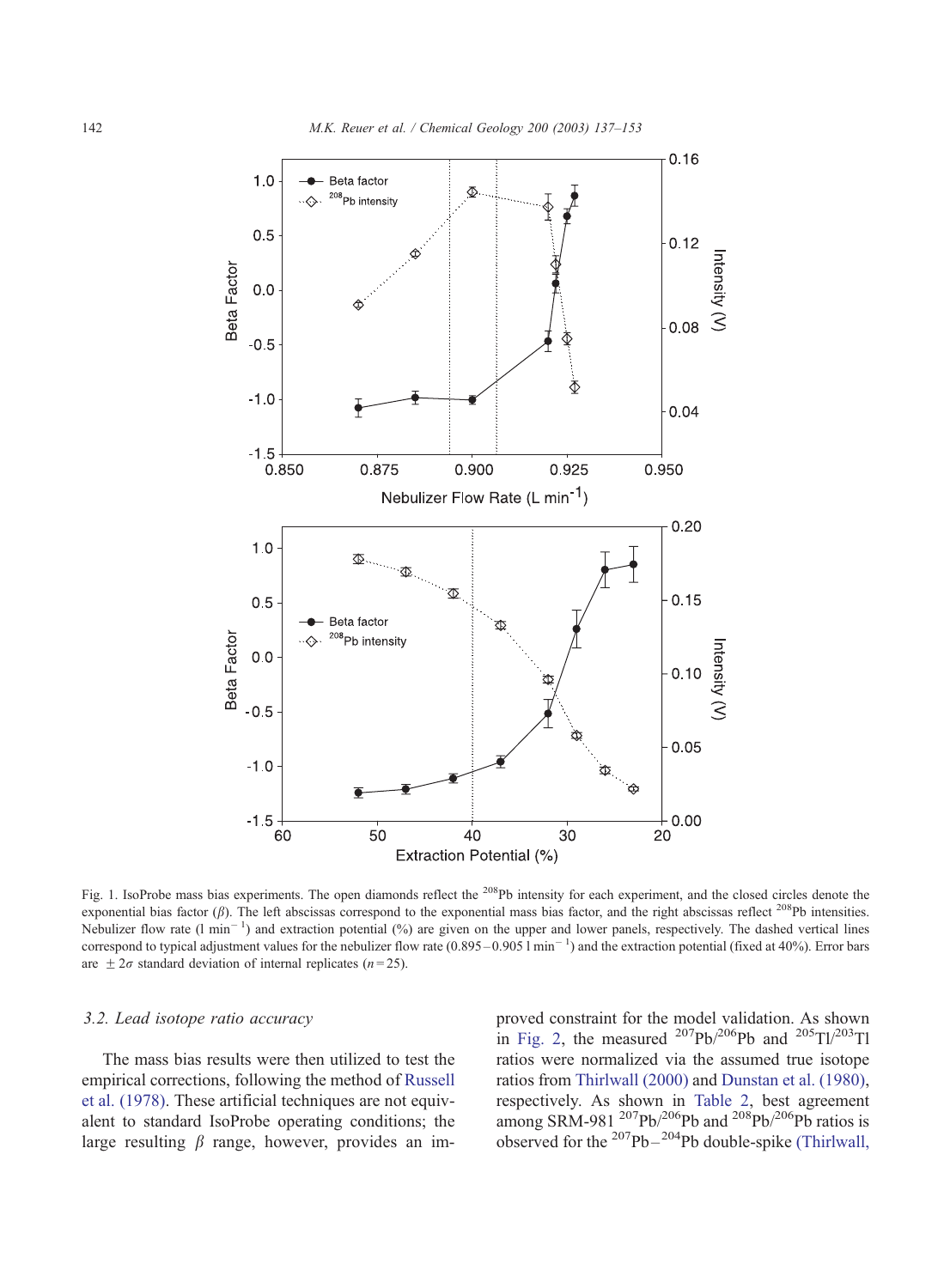<span id="page-6-0"></span>

Fig. 2. Empirical mass bias models for MC-ICP-MS. The left panel shows the normalized lead and thallium ratios and the corresponding mass bias models. The solid lines reflect the linear and exponential models, and the dashed line reflects the power law model. Error bars are  $\pm 2\sigma$ standard deviation of internal replicates ( $n=25$ ). The right panel shows the mean and external  $2\sigma$  standard deviation for the model residuals. Differences among models are not significant at the 95% confidence interval.

2000) and  $207Pb - 206Pb - 204Pb$  triple-spike [\(Galer and](#page-15-0) Abouchami, 1998) TIMS methods; the [Thirlwall](#page-16-0) (2000) double-spike results were selected as the refer-

ence ratios for this study. The exponential  $(R_t = R_m(M_2/\sqrt{m})$  $(M_1)^\beta$ ), power  $(R_t = R_m(1+\beta)^{M2/M_1})$ , and linear  $(R_t = R_m[1 + \beta(M_2 - M_1)])$  corrections were then cal-

Table 2

|  |  |  |  | SRM-981 compilation, TIMS and MC-ICP-MS |
|--|--|--|--|-----------------------------------------|
|--|--|--|--|-----------------------------------------|

| No. | $^{207}Pb/^{206}Pb$ | $2\sigma$ | $^{208}Ph/^{206}Ph$ | $2\sigma$ | n            | Reference                     | Method                                           |
|-----|---------------------|-----------|---------------------|-----------|--------------|-------------------------------|--------------------------------------------------|
|     | 0.91469             | 0.00007   | 2.16770             | 0.00021   | 31           | Thirlwall (2000)              | $207Pb - 204Pb$ double spike                     |
| 2   | 0.91475             | 0.00004   | 2.16771             | 0.00010   | 60           | Galer and Abouchami (1998)    | $^{207}Pb-^{206}Pb-^{204}Pb$ triple spike        |
| 3   | 0.91459             | 0.00013   | 2.16701             | 0.00043   | 11           | Todt et al. (1996)            | $205Pb - 202Pb$ double spike                     |
| 4   | 0.91468             | 0.00037   | 2.16733             | 0.00052   | 109          | Woodhead et al. (1995)        | $207Pb - 204Pb$ double spike                     |
| 5   | 0.91472             | 0.00053   | 2.16747             | 0.00144   | 10           | Hamelin et al. (1985)         | $207Pb - 204Pb$ double spike                     |
|     | 0.91472             | 0.00007   | 2.16771             | 0.00050   | $\mathbf{2}$ | <b>Mean TIMS</b>              | $(1)$ and $(2)$                                  |
| 6   | 0.91488             | 0.00008   | 2.16770             | 0.00024   | 36           | Thirlwall (2000)              | $207Pb - 204Pb$ double spike                     |
|     | 0.91470             | 0.00016   | 2.16686             | 0.00068   | 25           | Thirlwall (2000)              | Tl, exp corr, $^{205}$ Tl/ $^{203}$ Tl = 2.38890 |
| 8   | 0.91455             | 0.00007   | 2.16693             | 0.00020   | 8            | Rehkämper and Mezger (2000)   | Tl, exp corr, $^{205}$ Tl/ $^{203}$ Tl = 2.38705 |
| 9   | 0.91450             | 0.00005   | 2.16589             | 0.00014   | 32           | Rehkämper and Halliday (1998) | Tl, exp corr, $^{205}$ Tl/ $^{203}$ Tl = 2.38710 |
| 10  | 0.91459             | 0.00005   | 2.16629             | 0.00014   | 32           | Rehkämper and Halliday (1998) | Tl, exp corr, $^{205}$ Tl/ $^{203}$ Tl = 2.38755 |
| 11  | 0.91433             | 0.00003   | 2.16469             | 0.00086   | 8            | Hirata (1996)                 | Tl, power corr                                   |
| 12  | 0.91462             | 0.00004   | 2.16636             | 0.00082   | 8            | Hirata (1996)                 | Tl, power and $\beta$ corr                       |
|     | 0.91460             | 0.00018   | 2.16639             | 0.00304   | 7            | <b>Mean MC-ICP-MS</b>         | $(6)$ to $(12)$                                  |
|     | 0.91474             | 0.00042   | 2.16701             | 0.00084   | 12           | This study                    | Tl, exp corr                                     |
|     | 0.91472             | 0.00016   | 2.16776             | 0.00052   | 12           | This study                    | Tl, exp corr, renormalized to [1]                |

Studies 1-5 reflect TIMS double- or triple-spike techniques [\(Hamelin et al., 1985; Woodhead et al., 1995; Todt et al., 1996; Galer and](#page-15-0) Abouchami, 1998; Thirlwall, 2000), whereas the final seven studies utilize thallium normalization or double-spike techniques with MC-ICP-MS (Hirata, 1996; Rehkämper and Halliday, 1998; Rehkämper and Mezger, 2000; Thirlwall, 2000).

Note the agreement between Thirlwall (2000) and Galer and Abouchami (1998) for both the <sup>207</sup>Pb/<sup>206</sup>Pb and <sup>208</sup>Pb/<sup>206</sup>Pb ratios. The MC-ICP-MS results exhibit greater uncertainty with respect to <sup>208</sup>Pb/<sup>206</sup>Pb, and our results are within error of the TIMS observations.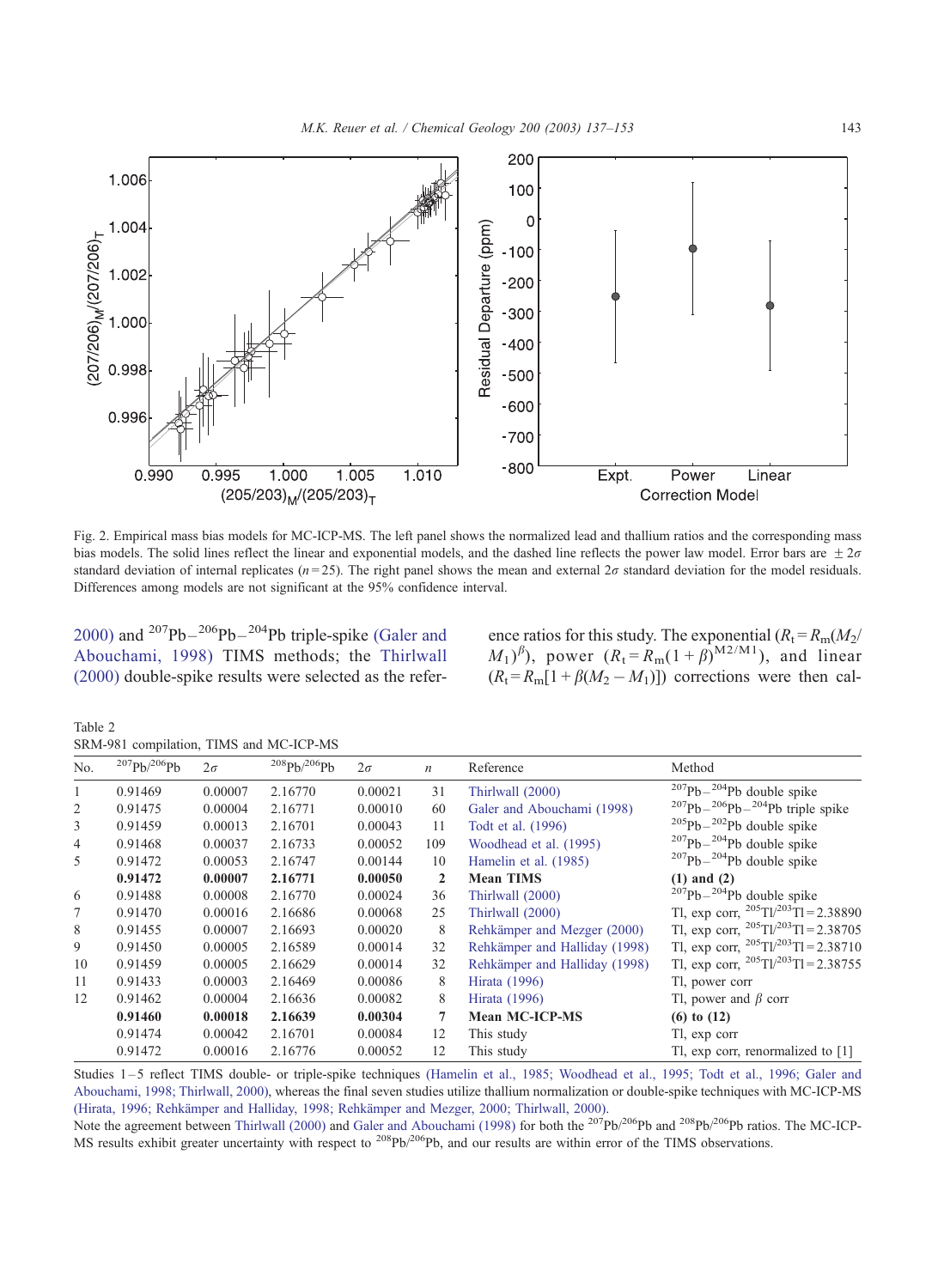<span id="page-7-0"></span>

Fig. 3. Log transforms of <sup>207</sup>Pb/<sup>206</sup>Pb, <sup>208</sup>Pb/<sup>206</sup>Pb, and <sup>205</sup>Tl/<sup>203</sup>Tl. The solid line corresponds to the theoretical slope and intercept calculated from the assumed true isotopic ratios (see text), whereas the dotted lines reflect type-II linear regressions [\(York, 1966\).](#page-16-0) The resulting slopes, intercepts, and uncertainties are given in Table 3, and the differences between the observed and theoretical slopes are not significant at the 95% confidence interval. Error bars are  $\pm 2\sigma$  standard deviation of internal replicates (n=25).

culated for a given  $\beta$  range ( - 1 to 2). No difference is apparent between the linear and exponential models, whereas the power law better fits the  $207Pb/206Pb$ extrema. For the  $208Pb/206Pb$  ratio (not shown), the improved power law fit is not observed. The accuracy of the model residuals should not be overstated (here  $-289$  to  $-101$  ppm), as they assume 'true' isotopic ratios and equivalent bias factors for thallium and lead. The large standard deviations (220 ppm,  $2\sigma$ ) suggest these interface experiments represent a worst-case scenario, and the three models are comparable under these conditions.

A second consideration is the assumed equivalence of the mass bias factors,  $\beta_{\text{Pb}}$  and  $\beta_{\text{Tl}}$ . [Hirata \(1996\)](#page-15-0) observed a linear dependence between mass discrimination and atomic mass (85 – 208 amu), and improved accuracy was observed with a  $\beta_{\text{Pb}}/\beta_{\text{TI}}$  correction. The [Hirata \(1996\)](#page-15-0) correction was determined by measuring the slope of the mass bias trend versus atomic mass from <sup>85</sup>Rb to <sup>208</sup>Pb, then calculating the  $\beta_{\rm Ph}/\beta_{\rm TI}$  ratio from the slope and intermediate masses of Tl (204) and Pb (206.5). To test this method, the  $\beta_{\rm Pb}/\beta_{\rm TI}$  ratio was calculated according to Maréchal et al. (1999), shown in Fig. 3 and Table 3. Differences among the four beta ratios are not statistically significant at the 95% confidence interval, and all ratios are within error of unity. In contrast to [Hirata \(1996\),](#page-15-0) the  $\beta_{\text{Pb}}/\beta_{\text{TI}}$  correction offers slight improvement over standard thallium normalization [\(Table 4\),](#page-8-0) whereas correction of the 'true'  $205$ Tl/ $203$ Tl ratio greatly improves isotope ratio accura-

Table 3 SRM-981 mass bias experiment

| Ratio     | $(Slope)_{T}$ | $(Slope)_{M}$ | $(\beta_{\rm Pb}/\beta_{\rm Tl})_{\rm M}$ | (Intercept) $_{\rm T}$ | $(Intercept)_{M}$ | $(\beta_{\rm Pb}/\beta_{\rm Tl})_{\rm b}$ |  |
|-----------|---------------|---------------|-------------------------------------------|------------------------|-------------------|-------------------------------------------|--|
| 208/206   | 0.98555       | 0.99191       | .00645                                    | $-0.08384$             | $-0.09063$        | 1.00792                                   |  |
| $2\sigma$ |               | 0.00908       | 0.00921                                   | 0.0002                 | 0.00849           | 0.00927                                   |  |
| 207/206   | 0.49413       | 0.49517       | 1.0021                                    | $-0.5191$              | $-0.52028$        | 1.00273                                   |  |
| $2\sigma$ |               | 0.00995       | 0.02014                                   | 0.00012                | 0.0093            | 0.02163                                   |  |

[The theoretical \(T\) slope and intercept for the regression are given, utilizing the isotopic ratios of](#page-15-0) Dunstan et al. (1980) and Thirlwall (2000) for the intercept. The measured (M) slopes and intercepts are taken from Fig. 3. No uncertainty in the atomic masses is assumed (†), and the  $2\sigma$ standard deviation for columns 4, 5, and 7 are determined by error propagation.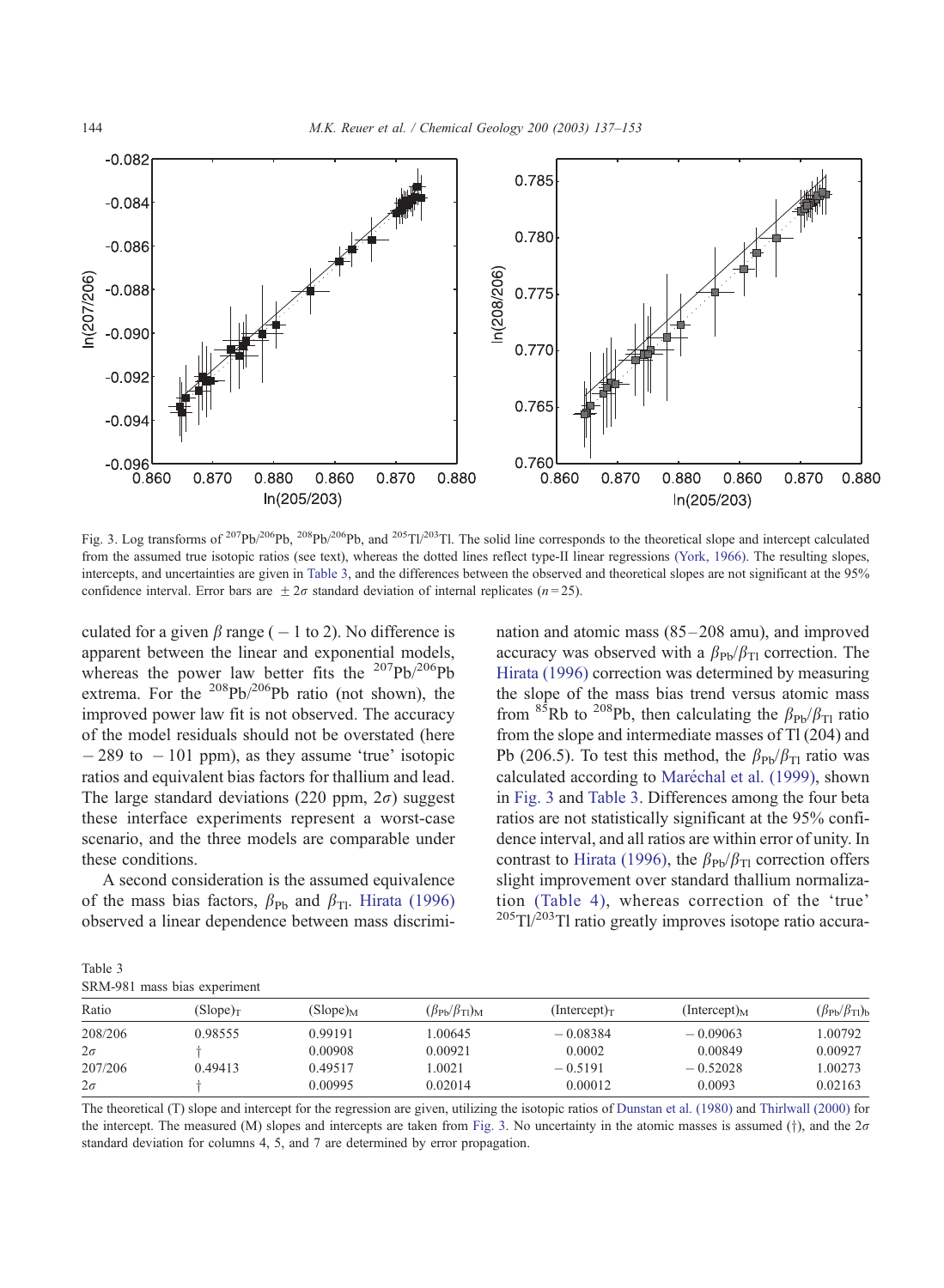<span id="page-8-0"></span>Table 4 SRM-981 accuracy experiment

| Isotope ratio $R_1$                                          | $\Lambda$ <sub>1</sub> | R <sub>2</sub> | $\Delta$ <sup>2</sup> | R <sub>2</sub> | $\Delta$ |
|--------------------------------------------------------------|------------------------|----------------|-----------------------|----------------|----------|
| $^{208}Pb/^{206}Pb$ 2.16507 - 1213 2.16512 - 1189 2.16774 17 |                        |                |                       |                |          |
| $^{207}Pb^{206}Pb$ 0.91446 - 256 0.91446 - 252 0.91469 4     |                        |                |                       |                |          |

Here  $R_x$  reflects three correction experiments, and  $\Delta$  corresponds to [the respective departures \(in ppm\) from](#page-16-0) Thirlwall (2000). Experiment 1 represents thallium normalization, experiment 2 reflects the  $\beta_{\text{Pb}}/\beta_{\text{TI}}$  correction of [Hirata \(1996\), and experiment 3 corresponds to](#page-15-0) the true  $^{205}T1/^{203}T1$  correction of Rehkämper and Halliday (1998). The anomalously large  $\Delta$  [values reflect the instrumental conditions](#page-5-0) shown in Fig. 1.

cy (see Rehkämper and Halliday, 1998). We suggest this difference results from secondary bias effects discussed by [White et al. \(2000\),](#page-16-0) including Faraday cup efficiencies, amplifier gains, and ion optics (e.g., misalignment of the image focal plane with respect to the detector array). A simple rationale for this effect is given in Appendix A. The  $\beta_{\text{Pb}}/\beta_{\text{TI}}$  correction cannot be discounted for other instruments or configurations, given its successful application by [Hirata \(1996\).](#page-15-0) For these experimental conditions, however, variations in the  $\beta_{\text{Pb}}/\beta_{\text{TI}}$  ratio alone cannot completely explain instrumental mass bias.

Secondary mass bias effects can be directly addressed by the MC-ICP-MS double-spiking technique of [Thirlwall \(2000\),](#page-16-0) accounting for the cumulative mass bias of a sample and known isotopic spike. An alternative solution is external normalization to SRM-981 following Tl normalization (modified from [Belshaw et al., 1998\)](#page-14-0). This method requires an assumed 'true' isotopic ratio typically determined by TIMS double- or triple-spiking techniques (see references in [Table 2\)](#page-6-0). As the accepted SRM-981 isotopic ratios are better constrained, the resulting data sets must be accordingly renormalized. These corrections are also significant relative to the analytical precision (see below), ranging from  $-304$  to 220 ppm  $(n=12)$ ) over 6 months. However, the secondary correction factors are stable on weekly to monthly time scales, are precisely determined by daily replicate analyses, and provide a simple solution to secondary mass bias effects.

#### 3.3. Lead isotope ratio precision

Instrumental mass bias directly affects isotope ratio precision, and three separate experiments were com-

pleted for its assessment. First, short-term stability over 14 days was tested, including multiple glassware, nebulizer, interface, and hexapole configurations. These experiments were consistently completed after 90 min of torch ignition, providing an estimate of worst-case, hourly departures. Following thallium normalization, the first block of four (as thirty 10-s integrations) was used to determine secondary normalization factors for the remaining three blocks (assuming true ratios from [Thirlwall, 2000\)](#page-16-0). The results are shown in [Fig. 4,](#page-9-0) and the  $2\sigma$  relative standard deviations for the  $^{207}Pb^{206}Pb$  and  $^{208}Pb^{206}Pb$  ratios are 75 and 110 ppm, respectively. Second, SRM-981 was analyzed 22 times over 16 h to assess daily isotope ratio stability, calculating the secondary normalization factors with bracketing standards. No instrument parameters were altered during this experiment, and the resulting deviations are  $142 \left( \frac{207}{Pb} \right)^{206}$ Pb) and 172  $(^{208}Pb/^{206}Pb)$  ppm. Finally, a stock SRM-981 standard was analyzed every three samples for 12 analytical sessions. The resulting daily vector of n SRM-981 analyses was divided into alternating 'standards' [1:2:n] and 'samples' [2:2:n-1], determining the secondary normalization factors from the daily 'standard' average. No significant trends in the isotopic ratios were observed for the 12 sessions, and the resulting  $2\sigma$ deviations are 177 ( $^{207}Pb/^{206}Pb$ ) and 240 ( $^{208}Pb/^{206}Pb$ ) ppm. This final estimate is the most realistic, because it includes multiple analytical sessions  $(12-16)$  h), variable sample and standard matrices, and possible memory effects. The respective counting statistics for the third experiment are 93 and 77 ppm; approximately one third to one half of the uncertainty can be ascribed to the limited signal intensity.

The external precision should be considered within the context of this application. Previous lead isotope analysis from western North Atlantic surface corals ranged from 1.184 to 1.215 with respect to  $^{207}Pb/^{206}Pb$ , or 25,844 ppm [\(Shen and Boyle, 1987\).](#page-15-0) The isotopic range in the modern (1987 –1989) North Atlantic mixed layer is comparable  $(1.166 - 1.197,$ Véron et al., 1993; Hamelin et al., 1997; Weiss et al., 2000). The highest external precision estimate given above (240 ppm) corresponds to a signal-tonoise ratio of 108. The MC-ICP-MS method shown here is thus adequate for both surface corals and seawater, quantitatively resolving modern isotopic variability.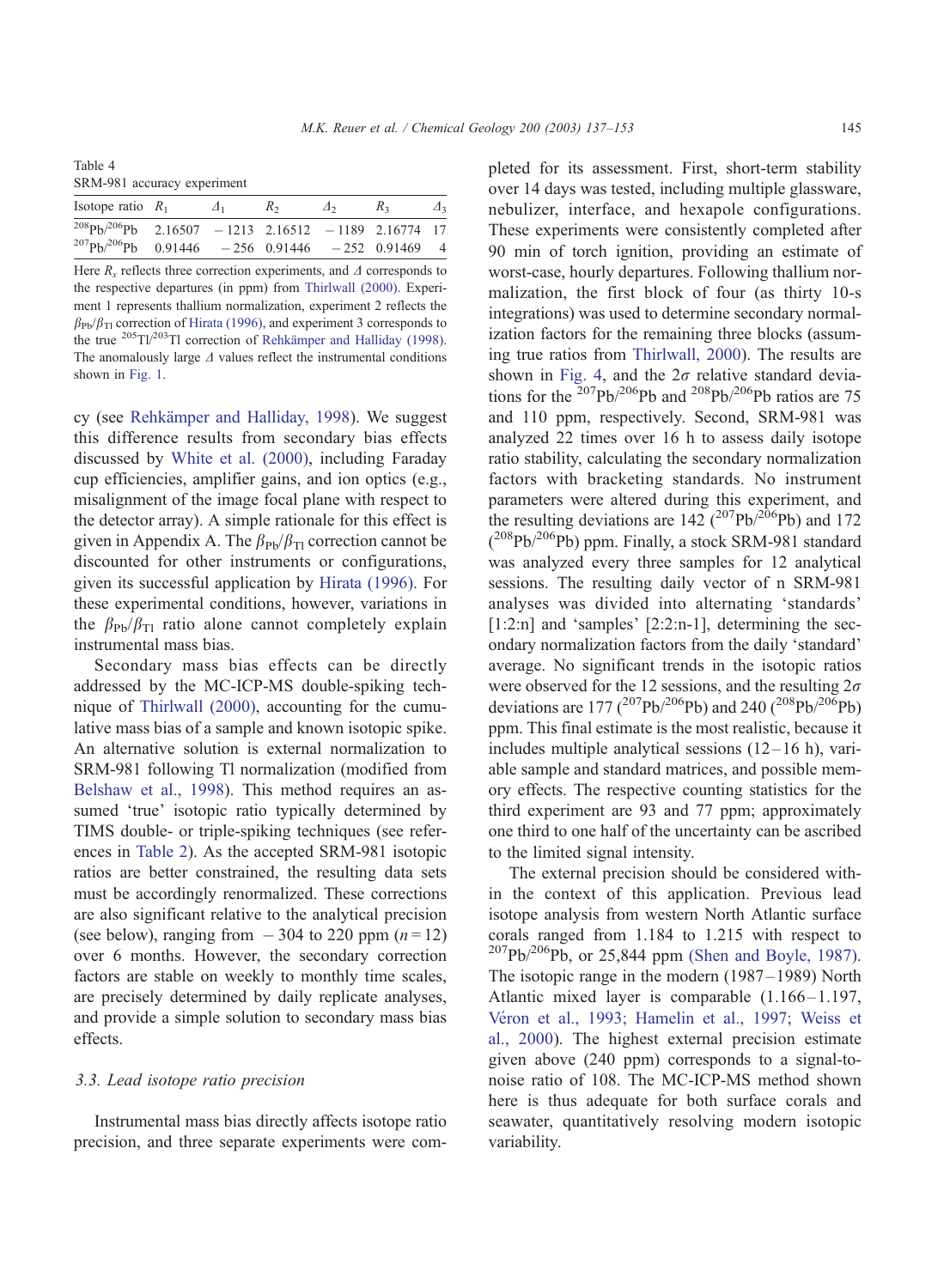<span id="page-9-0"></span>

Fig. 4. SRM-981 external precision experiments. The upper panel represents the mean and external  $2\sigma$  standard deviation for the  $^{207}Pb/^{206}Pb$ ratio (75 ppm), and the lower panel reflects the <sup>208</sup>Pb/<sup>206</sup>Pb ratio (110 ppm). The solid and dashed lines represent the mean and 2 $\sigma$  deviation of the [Thirlwall \(2000\)](#page-16-0) TIMS double-spike analysis.

#### 3.4. Matrix effects in MC-ICP-MS

Sample matrix effects represent an important consideration for MC-ICP-MS. Elevated concomitants generally increase space charge effects and heavy ion transmission in ICP-MS (see above), and the observed magnitude depends upon the analyte –concomitant mass difference, the concomitant concentration, and the nebulizer flow rate (see review by [Horlick and Montaser, 1998\)](#page-15-0). For this study, residual  $Ca<sup>2+</sup>$  following anion exchange chromatography and column organics might affect isotope ratio precision and accuracy. To evaluate this effect, four gravimetric calcium standards  $(0.260-257 \mu M)$  were spiked with SRM-981 and thallium, measuring each isotopic standard four times. The matrix standards were deliberately measured in order of increasing calcium

concentration to simulate progressive salt deposition on the cone and skimmer. Instrumental parameters (e.g., nebulizer flow rate and torch position) were not adjusted throughout the analytical session. Calciumfree SRM-981 was analyzed before and after the experiment, and the results are shown in [Fig. 5.](#page-10-0) Significant departures were observed for both isotopic ratios, with the  $0.260 \mu M$  calcium standard exhibiting  $a - 44$  ppm departure from [Thirlwall \(2000\).](#page-16-0) Higher calcium concentrations yielded greater offsets and diminished external precision, reaching  $-280$  ppm for  $257 \mu M$  [Ca]. During this experiment, the associated signal intensity was reduced by only 6%: the <sup>208</sup>Pb intensity ranged from  $0.170 \pm 0.002$  to  $0.160 \pm 0.003$  V for the initial and final calcium-free SRM-981 analyses, respectively. Significant mass bias shifts can thus occur with minor intensity variations.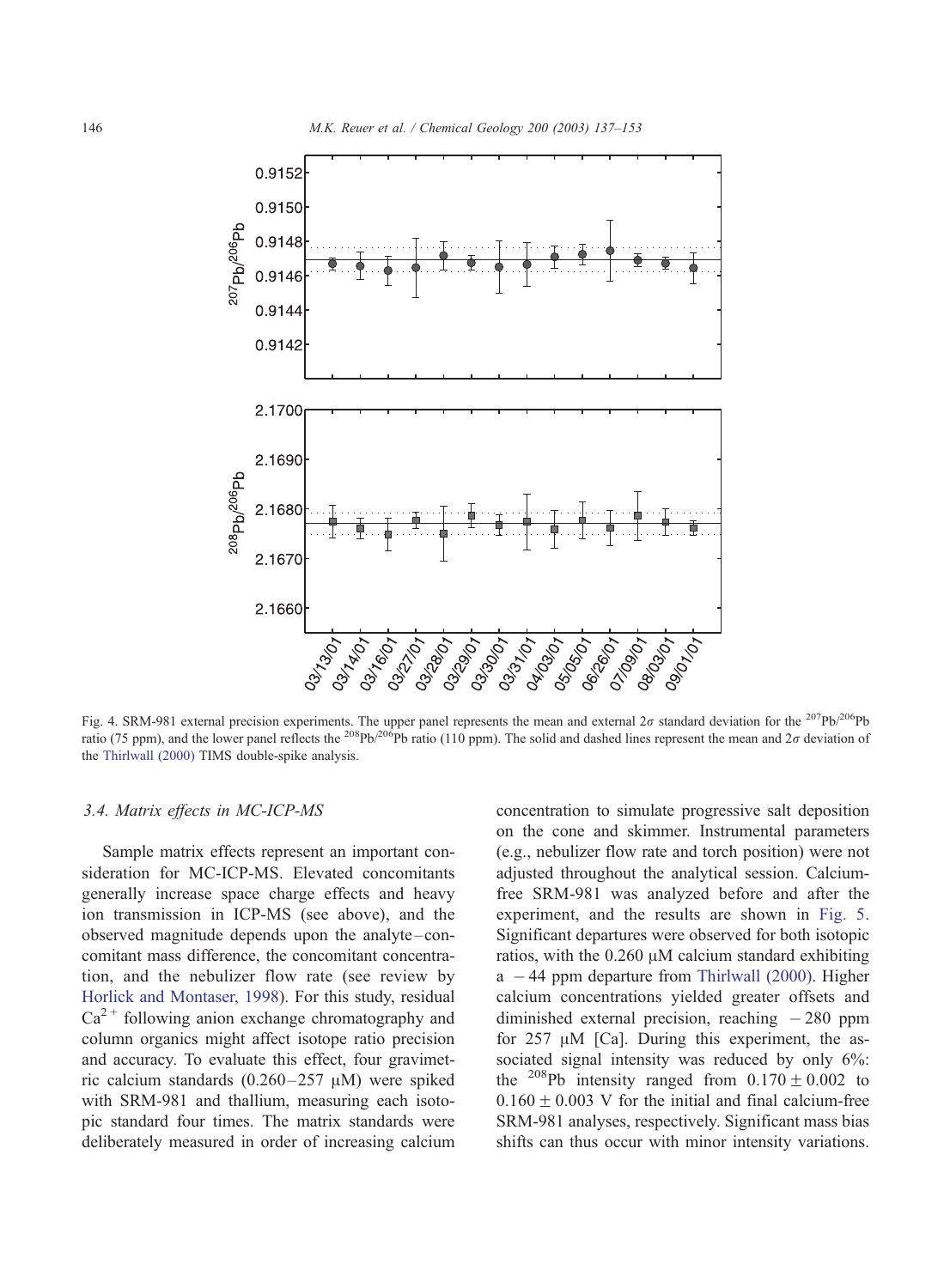<span id="page-10-0"></span>

Fig. 5. IsoProbe calcium matrix experiments, SRM-981. The open circles represent calcium-free SRM-981 standards analyzed before and after the experiment. The closed circles reflect lead-free calcium standards  $(0.26 - 257 \,\mu\text{M})$  spiked with SRM-981 and thallium. Each result includes the mean and external  $2\sigma$  standard deviation of four analyses, and note the elevated light ion transmission with increasing calcium concentrations.

These results cannot be adequately explained by space charge effects, supported by three observations. First, the trend is in the opposite direction from the previous experiments, with increased concomitant calcium concentrations favoring light ion transmission. Second, the final calcium-free SRM-981 departure is  $-354$ ppm, well outside the initial SRM-981 measurement error and in agreement with the previous matrix standard. Third, no mass bias effects have been observed for other isotopic systems, including 100 ppm Na and Al additions to U500 (Z. Palacz, personal communication). These matrix effects, however, are consistent with [Fig. 1](#page-5-0) and ion beam defocusing, governed in this case by salt deposition on the micro-flow nebulizer, sampling cone, and skimmer. Visible calcium deposition was observed after the experiments, resulting from repeated analysis of high-[Ca] solutions over a four hour period. As the ion flux is reduced through a smaller sampling orifice, the space charge effect might diminish due to lower ion densities, favoring the lighter ion. This result will not be observed, however, if the concomitant does not accumulate on the interface. Thus matrix effects are significant for precise isotope ratio analysis; external normalization with matrix-matched standards, however, offers one possible solution. For seawater and coral analysis, elimination of the major cations by anion

exchange chromatography and consistent matrix matching were adopted.

#### 3.5. Method assessment and application

To assess this analytical technique, the SRM-981 accuracy and precision were compared to previous TIMS and MC-ICP-MS determinations. As a reference point, the double- and triple-spiking TIMS methods were first considered, and best agreement between the  $^{207}Pb/^{206}Pb$  and  $^{208}Pb/^{206}Pb$  ratios was observed for two studies [\(Galer and Abouchami,](#page-15-0) 1998; Thirlwall, 2000). The mean and  $2\sigma$  standard deviation of the MC-ICP-MS analyses shown here agree with the TIMS result, although the overall external precision is reduced given secondary mass bias effects (see above). The results of this study are comparable to previous MC-ICP-MS SRM-981 measurements, with improved long-term external precision using secondary normalization. However, the signal intensities employed for this study (1.5  $\times$  $10^{-12}$  A) are at least one order of magnitude lower than previous observations, and reported <sup>208</sup>Pb intensities are typically greater than  $3 \times 10^{-11}$  A. Favorable  $^{207}Pb/^{206}Pb$  and  $^{208}Pb/^{206}Pb$  external precision is observed at considerably reduced signal intensities.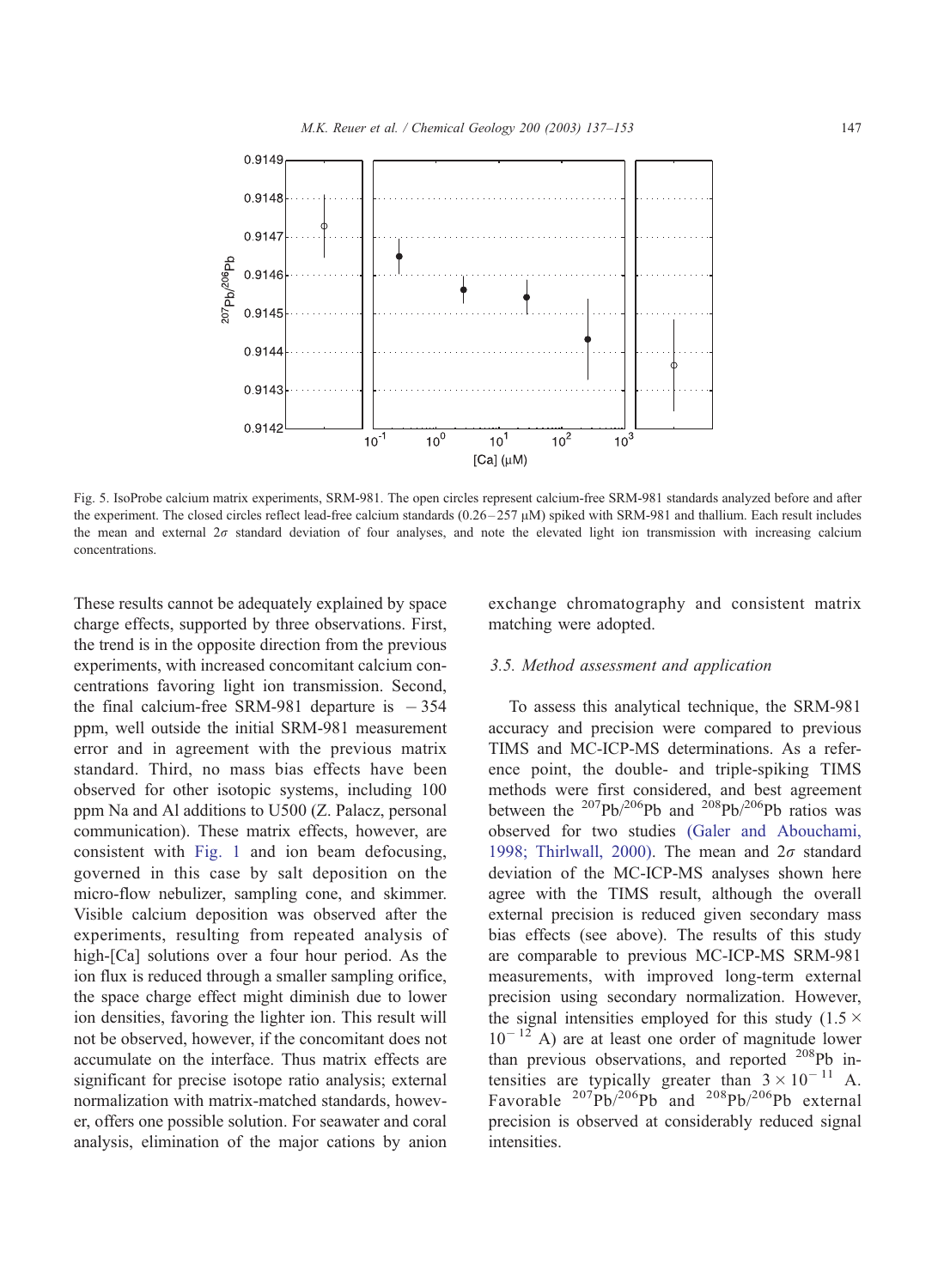<span id="page-11-0"></span>A brief case study of western North Atlantic surface corals and eastern North Atlantic seawater is provided to evaluate the proposed method. Additional detailed discussion of these North Atlantic results will be presented elsewhere. Surface coral cores (Diploria strigosa and Diploria labyrinthiformis) were collected from North Rock, Bermuda  $(32°29'N, 64°48'W)$  in 1983 by E. Druffel and coworkers. This site was selected based on its proximity to the North Atlantic subtropical gyre and no observed local anthropogenic lead influxes [\(Shen and](#page-15-0) Boyle, 1988b). The  $^{206}Pb/^{207}Pb$  and  $^{208}Pb/^{207}Pb$ results from 1886 to 2000 are shown in Fig. 6. These results include a seawater time series from the nearby Station S, Bermuda  $(32^{\circ}10^{\prime})$ N,  $64^{\circ}30^{\prime}$ W), and the elemental time series data are provided in [Wu and](#page-16-0) Boyle (1997a). The reconstructed isotopic variability agrees with the previous low-resolution surface coral isotopic record of [Shen and Boyle \(1988b\),](#page-15-0) including decreasing  $^{206}Pb^{207}Pb$  from 1886 to 1922, diminished  $^{206}Pb/^{207}Pb$  variability from 1922 to 1968, and  $^{206}Pb^{207}Pb$  and  $^{208}Pb^{207}Pb$  maxima from 1968 to 1990. Most importantly, a  $^{206}Pb/^{207}Pb$  difference of 250 ppm is observed between 1981 coral and 1982 seawater samples, supporting their separate processing methods, lead concentrations, and sample matrices. The seawater time series results are also consistent with previous thermal ionization results from the western North Atlantic (Véron et al., 1994; Hamelin et al., 1997). Therefore, the reconstructed North Atlantic  $^{206}Pb^{207}Pb$  and  $^{208}Pb^{207}Pb$  variability agrees with previous proxy records and seawater observations from multiple laboratories, best supporting the MC-ICP-MS technique.

Can the surface coral record be corroborated by historical anthropogenic lead variability? The multidecadal  $^{206}Pb/^{207}Pb$  and  $^{208}Pb/^{207}Pb$  reduction from 1886 is consistent with increased combustion of



Fig. 6. Western North Atlantic surface coral proxy record and seawater time series, analyzed by MC-ICP-MS. Upper panel: Reconstructed  $^{206}Pb/^{207}Pb$  ratio for Bermuda surface corals (closed circles) and western North Atlantic seawater (closed diamonds, Station S). The open squares reflect the TIMS seawater lead isotope analyses of Véron et al. (1994, sampled March 1987) and [Hamelin et al. \(1997,](#page-15-0) sampled August 1988). Lower panel: Same as above for  $2^{08}Pb/2^{07}Pb$ . Note the agreement among adjacent samples within the record and the isotopic range observed. Error bars are  $\pm 2\sigma$ .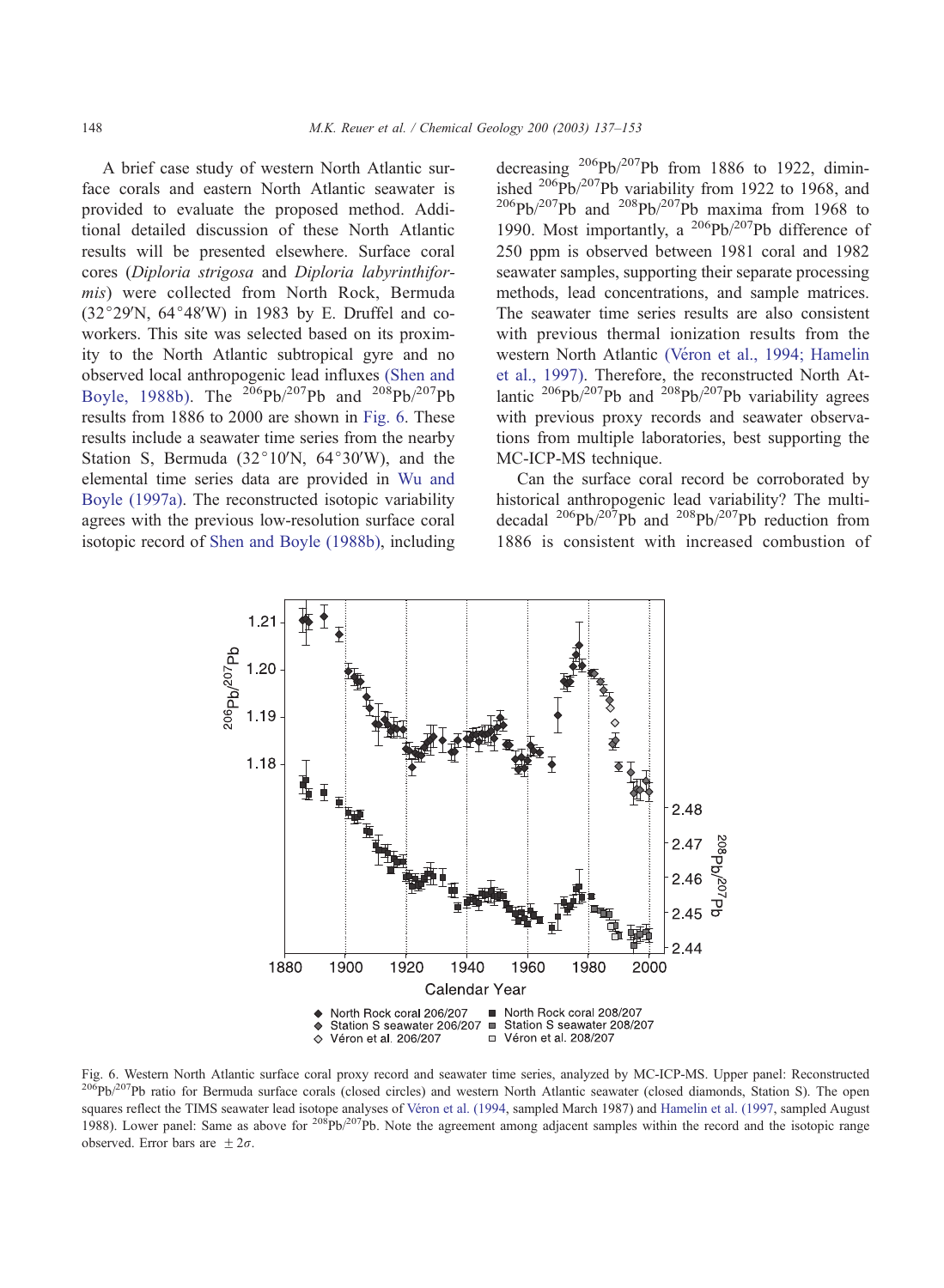North American coal [\(Chow and Earl, 1972\),](#page-14-0) smelting of low  $\frac{206Pb}{207Pb} - \frac{208Pb}{207Pb}$  lead ores within North America, and other lead emissions throughout the Industrial Revolution (see review by [Nriagu and](#page-15-0) Pacyna, 1988). Source apportionment during this period is difficult, however, given the similar  $^{206}Pb/$  $^{207}Pb - ^{208}Pb/^{207}Pb$  composition of the primary US lead ores and North American coals (e.g., [Chow et al.,](#page-14-0) 1975). Elevated <sup>206</sup>Pb/<sup>207</sup>Pb and <sup>208</sup>Pb/<sup>207</sup>Pb ratios from 1968 to 1990 is supported by a similar isotopic transition observed in San Diego aerosols [\(Chow et](#page-14-0) al., 1975), High Sierra lake sediments [\(Shirahata et](#page-15-0) al., 1980), and Chesapeake Bay sediments [\(Marcan](#page-15-0)tonio et al., 2002). The increased  $^{206}Pb/^{207}Pb$  and 208Pb/207Pb ratios can be linked to increased lead ore production from the southeast Missouri district: this region accounted for 40% of total US lead ore production in 1966, increasing to 93% in 1982 [\(United States Bureau of Mines, 1983\).](#page-16-0) Given the elevated  $^{206}Pb/^{207}Pb$  and  $^{208}Pb/^{207}Pb$  signature of southeast Missouri ores  $(1.303 \text{ for }^{206}Pb/^{207}Pb)$ , [Brown, 1967\)](#page-14-0) and predominant US leaded gasoline consumption (80% with respect to North America and Europe, [Wu and Boyle, 1997a\)](#page-16-0), a corresponding North Atlantic isotopic shift is possible. As the subsequent  $^{206}Pb/^{207}Pb$  reduction from 1982 to 2000 was not observed in recent Chesapeake Bay sediments [\(Marcantonio et al., 2002\),](#page-15-0) one possible explanation is increased  $low-206Pb/207Pb$  and  $208\text{Pb}/207\text{Pb}$  European lead fluxes to the North Atlantic, consistent with higher relative European leaded gasoline consumption from 1982 (41%) to 1990 (74%, [Wu and Boyle, 1997a\)](#page-16-0). Therefore, the Bermuda coral record is consistent with historical patterns of anthropogenic lead fluxes to the North Atlantic and other proxy records.

The historical isotopic variability must have a corresponding seawater signature given the multidecadal residence time of deep water lead estimated from  $226Ra - 210Pb$  disequilibria. For example, [Bacon](#page-14-0) et al. (1976) estimated integrated lead residence times of 20 –93 years for six equatorial Atlantic stations  $(451 - 5003)$  m). To constrain the anthropogenic isotopic signature, seawater samples were collected from the eastern North Atlantic in 1999 (31 $\degree$ 0'N,  $31^{\circ}$ O'W, R/V Endeavor-328), and the <sup>206</sup>Pb/<sup>207</sup>Pb and [Pb] water column profiles are shown in Fig. 7. Elemental and isotopic analyses were completed on



aliquots taken from the same sample bottles. First, the 206Pb/207Pb composition of eastern North Atlantic deep water (ca. 1.18) is significantly less than preindustrial  $^{206}Pb/^{207}Pb$  estimated from the coral record  $(1.2106 \pm 0.0026, \text{ see Fig. 6}),$  implying addition of recent anthropogenic lead. Second, a <sup>206</sup>Pb/<sup>207</sup>Pb maximum is observed at 586 m, resulting from the recent 206Pb/207Pb reduction and its delayed penetration to older water masses. The formation of this isotopic maximum is best shown by the western North Atlantic upper ocean  $^{206}Pb/^{207}Pb$  time series [\(Fig. 8\),](#page-13-0) including five profiles from 1984 to 1998. Note the shallower penetration depth of the  $206Pb/207Pb$  maximum relative to the [Pb] profile, a possible consequence of the 10-year lag between the isotopic  $(1968 - 1990)$  and elemental  $(1947 -$ 1990, not shown) anthropogenic lead maxima and the shorter duration of the isotopic transient (22 versus 43 years). Thus the eastern North Atlantic seawater observations are consistent with the recon-

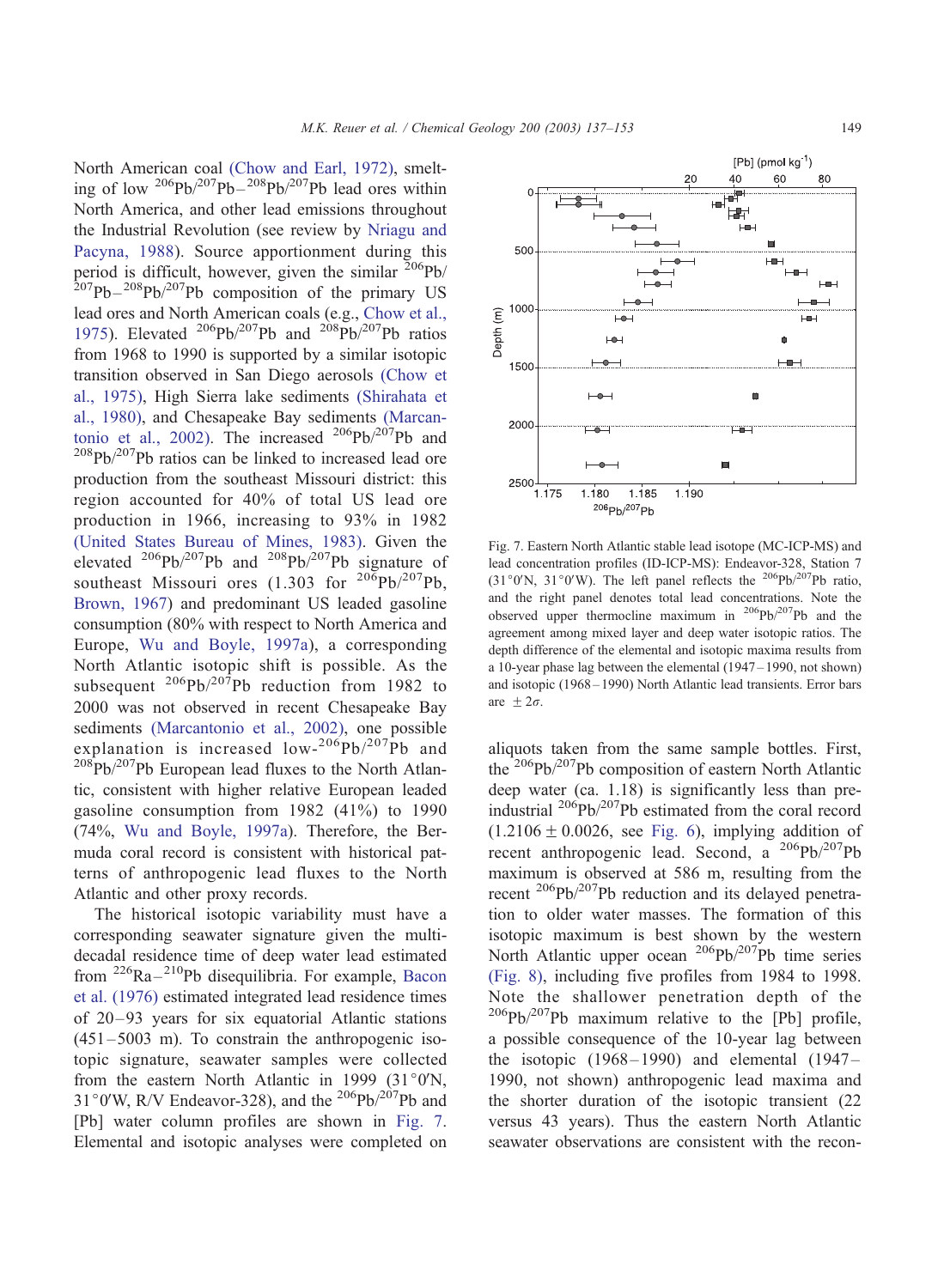<span id="page-13-0"></span>

Fig. 8. Western North Atlantic thermocline <sup>206</sup>Pb/<sup>207</sup>Pb evolution: 1984 – 1998. The profile data are from [Shen and Boyle \(1988b,](#page-15-0) sampled in 1984 at Station S,  $32^{\circ}2'N$ ,  $64^{\circ}30'W$ ), [Sherrell et al.](#page-15-0) (1992, sampled in 1988 near Station S,  $32^{\circ}$ 0'N,  $64^{\circ}$ 10'W), Véron et al. (1993, sampled in 1989 at BATS,  $31^{\circ}5'N$ ,  $64^{\circ}1'W$ ), and this study (sampled in 1998 at  $33^{\circ}42'N$ ,  $57^{\circ}40'W$ ). Differences among site locations should be considered when interpreting these profiles. Note the consistent  $^{206}Pb^{207}Pb$  thermocline reduction and the isotopic maximum (ca. 800 m) in the 1998 profile.

structed isotopic variability and the western North Atlantic lead isotope profiles.

#### 4. Conclusions

This analytical method represents a promising technique for lead isotope analysis. With signal intensities less than  $1.5 \times 10^{-12}$  A, external precision for the  $^{207}Pb^{206}Pb$  and  $^{208}Pb^{206}Pb$  ratios are consistently less than 250 ppm, ranging from 75 to 177 ppm for <sup>207</sup>Pb/<sup>206</sup>Pb (2 $\sigma$ ). Utilizing both thallium normalization and external correction to SRM-981, isotope ratio accuracy better than 250 ppm is possible, and the correction factors are stable on weekly to monthly time scales. For a typical analytical session  $(12-16)$  h), 30 samples and 12 standards can be analyzed. The MC-ICP-MS method provides a useful, rapid, and consistent method for  $207$ Pb/ $206$ Pb and  $208$ Pb/ $206$ Pb analysis of seawater and marine carbonates.

# Acknowledgements

The suggestions and comments of Zenon Palacz and Simon Meffan-Main, Micromass UK, are gratefully acknowledged. Constructive reviews by Martin Frank and Jan Kosler also improved the quality of this manuscript. This work was supported by National Science Foundation grant OCE-0002273 to EAB. MKR is the recipient of a National Science Foundation Graduate Research Fellowship. [PD]

# Appendix A

Mass bias in MC-ICP-MS has multiple potential sources, including the plasma interface, the ion optics, and the detector array. Here one rationale is presented for secondary bias effects, assuming the exponential mass bias law. This argument demonstrates the relative importance of the slope and intercept terms shown in Fig. 9. In the simplest case, variations in ion detection (e.g., collector efficiencies, amplifier



Fig. 9. Secondary bias correction for MC-ICP-MS, following [Fig. 3.](#page-7-0) The solid line corresponds to the simplest case, where  $\beta_{Tl} = \beta_{Pb}$ , the dashed line includes a  $\beta_{\text{Pb}}/\beta_{\text{TI}}$  correction following [Hirata \(1996\),](#page-15-0) and the dotted line reflects a secondary bias correction. Error bars are given in [Fig. 3](#page-7-0) and omitted for clarity.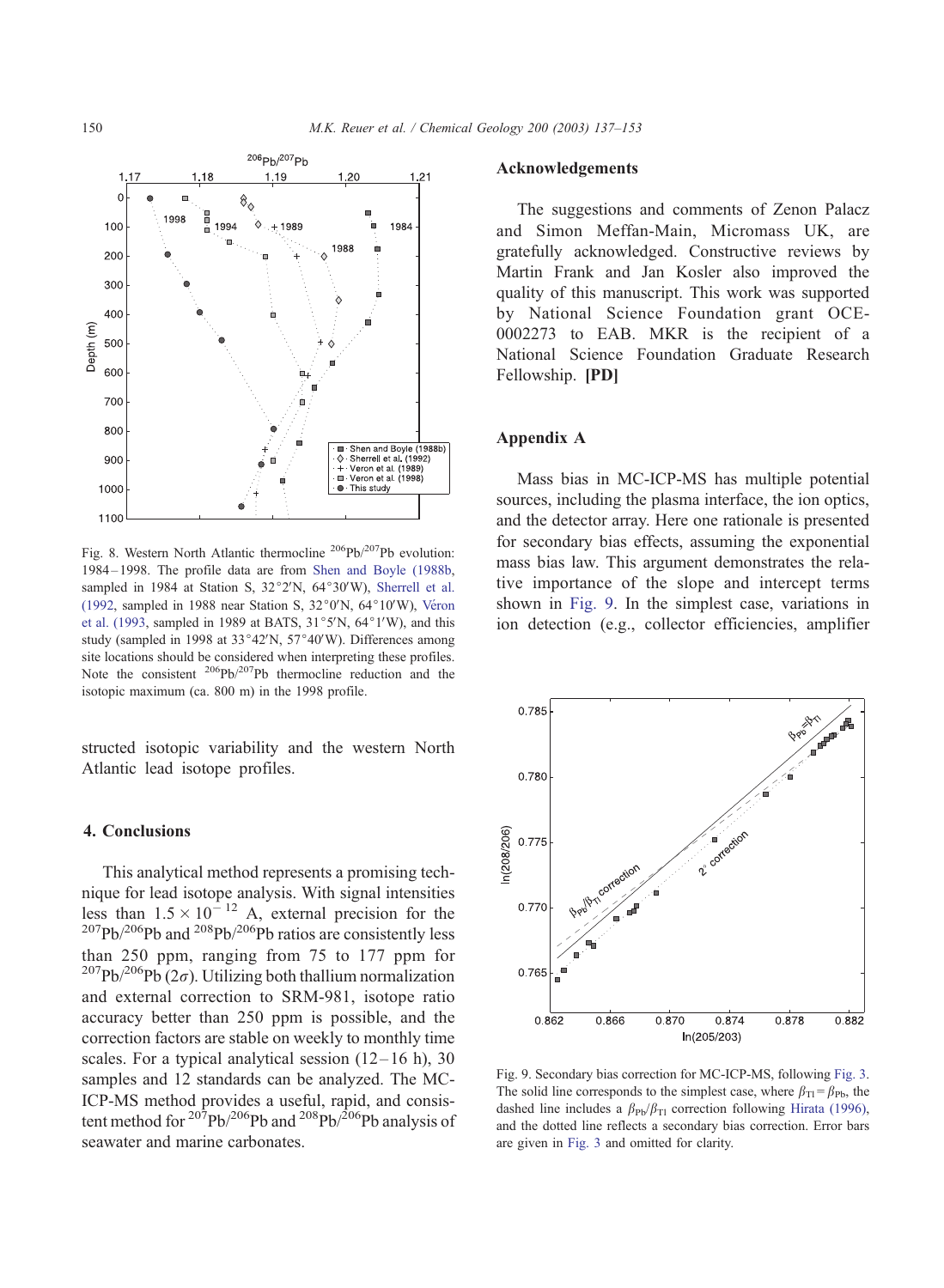<span id="page-14-0"></span>gains, or ion optics) introduce a secondary bias factor into Eq. (3):

$$
\left(\frac{^{205}\text{TI}}{^{203}\text{TI}}\right)_t = \left(\frac{^{205}\text{TI}}{^{203}\text{TI}}\right)_m \left(\frac{M_{205}}{M_{203}}\right)^\beta \alpha_1\tag{4}
$$

where  $\alpha_1$  corresponds to an arbitrary offset between two masses, and each isotope pair includes a separate gain factor. Collector efficiencies and amplifier gains are generally corrected by repeated analysis of multiple isotopic standards and constant current gain calibrations, respectively. However, improper focusing of the optical plane (K. Collerson, personal communication) and additional artifacts might introduce a secondary bias. For brevity, the atomic mass term for  $^{205}$ Tl/<sup>203</sup>Tl and <sup>208</sup>Pb/<sup>206</sup>Pb (a constant) is assigned a new variable,  $\tau$ :

$$
\tau = \ln \left( \frac{M_{205}}{M_{203}} \right) / \ln \left( \frac{M_{208}}{M_{206}} \right)
$$
 (5)

Rewriting the Maréchal et al. (1999) derivation with the secondary bias factors for  $^{205}$ Tl/ $^{203}$ Tl ( $\alpha_1$ ) and <sup>208</sup>Pb/<sup>206</sup>Pb ( $\alpha$ <sub>2</sub>), one obtains:

$$
\ln\left(\frac{^{208}Pb}{^{206}Pb}\right) = \left[\frac{1}{\tau}\frac{\beta_{Pb}}{\beta_{T1}}\left(\frac{^{205}Tl}{^{203}Tl}\right)_{m}\right] + \left[\ln\left(\frac{^{208}Pb}{^{206}Pb} - \ln(\alpha_{2})\right)_{t}\right] - \frac{1}{\tau}\frac{\beta_{Pb}}{\beta_{T1}}\ln\left(\frac{^{205}Tl}{^{203}Tl} - \ln(\alpha_{1})\right)\right]
$$
(6)

where  $\alpha_1$  and  $\alpha_2$  reflect the <sup>205</sup>Tl/<sup>203</sup>Tl and <sup>208</sup>Pb/<sup>206</sup>Pb secondary factors, respectively. As shown by Maréchal et al. (1999), this equation describes a line in the  $ln(^{205}Tl)^{203}Tl) - ln(^{208}Pb)^{206}Pb)$  domain, with the two arguments on the right-hand side corresponding to the slope and intercept terms, respectively. The primary result of Eq. (6) is the secondary factors are present only in the intercept term, graphically shown in [Fig. 9.](#page-13-0) If one assumes  $\beta_{\text{Pb}} = \beta_{\text{TI}}$  for the secondary correction (Eq. 6), the slopes of the  $\beta_{\text{Pb}} = \beta_{\text{Tl}}$  and secondary correction lines are equal by definition  $(m = 1)$  $\tau = 0.9855$ ) and within the 95% confidence interval of the observations ( $m = 0.9919 \pm 0.0090$ ), providing additional evidence for the secondary bias. This difference provides a simple rationale for isotope ratio offsets observed in previous studies and the

 $^{205}$ Tl/<sup>203</sup>Tl optimization technique of Rehkämper and Halliday (1998). Secondary mass bias might also explain some of the 400 ppm  $amu^{-1}$  error observed by [Thirlwall \(2002\)](#page-16-0) between  $207Pb - 204Pb$  doublespiked and Tl-normalized SRM-981 analyses. Multiple independent correction techniques can account for this secondary bias effect, including double-spiking techniques,  $^{205}$ Tl/<sup>203</sup>Tl optimization, and secondary SRM-981 normalization.

### References

- Alleman, L.Y., Véron, A.J., Church, T.M., Flegal, A.R., Hamelin, B., 1999. Invasion of the abyssal North Atlantic by modern anthropogenic lead. Geophys. Res. Lett. 26 (10), 1477 – 1480.
- Allen, L.A., Leach, J.L., Houk, R.S., 1997. Spatial location of the space charge effect in individual ion clouds using monodisperse dried microparticulate injection with a twin quadrupole inductively coupled plasma mass spectrometer. Anal. Chem. 69, 2384 – 2391.
- Bacon, M.P., Spencer, D.W., Brewer, P.G., 1976. <sup>210</sup>Pb/<sup>226</sup>Ra and 210Pb/210Po disequilibrium in seawater and suspended particulate matter. Earth Planet. Sci. Lett. 32, 277-296.
- Beauchemin, D., McLaren, J.W., Berman, S.S., 1987. Study of the effects of concomitant elements in inductively coupled plasma mass spectrometry. Spectrochim. Acta 42B (3), 467 – 490.
- Belshaw, N.S., Freedman, P.A., O'Nions, R.K., Frank, M., Guo, Y., 1998. A new variable dispersion double-focusing plasma mass spectrometer with performance illustrated for Pb isotopes. Int. J. Mass Spectrom. 181, 51-58.
- Bollhöfer, A., Rosman, K.J.R., 2001. Isotopic source signatures for atmospheric lead: the Northern Hemisphere. Geochim. Cosmochim. Acta 65 (11), 1727 – 1740.
- Brown, J.S., 1967. Isotopic zoning of lead and sulfur in southeast Missouri. Genesis of stratiform lead – zinc – fluorite deposits (Mississippi Valley type deposits). Econ. Geol., New York,  $410 - 425$ .
- Burgoyne, T.W., Hieftje, G.M., Hites, R.A., 1997. Space charge evaluation in a plasma-source mass spectrograph. Anal. Chem. 69, 485 – 489.
- Chen, X.S., Houk, R.S., 1996. Spatially resolved measurements of ion density behind the skimmer of an inductively coupled plasma mass spectrometer. Spectrochim. Acta 51B (1), 41-54.
- Chow, T.J., Earl, J.L., 1970. Lead aerosols in the atmosphere: increasing concentrations. Science 169 (3945), 577 – 580.
- Chow, T.J., Earl, J.L., 1972. Lead isotopes in North American coals. Science 176 (4034), 510-511.
- Chow, T.J., Johnstone, M.S., 1965. Lead isotopes in gasoline and aerosols of Los Angeles Basin, California. Science 147,  $502 - 503$ .
- Chow, T.J., Bruland, K.W., Bertine, K., Soutar, A., Koide, M., Goldberg, E.D., 1973. Lead pollution: records in southern California coastal sediments. Science 181, 551 – 552.
- Chow, T.J., Snyder, C.B., Earl, J.L., 1975. Isotope ratios of lead as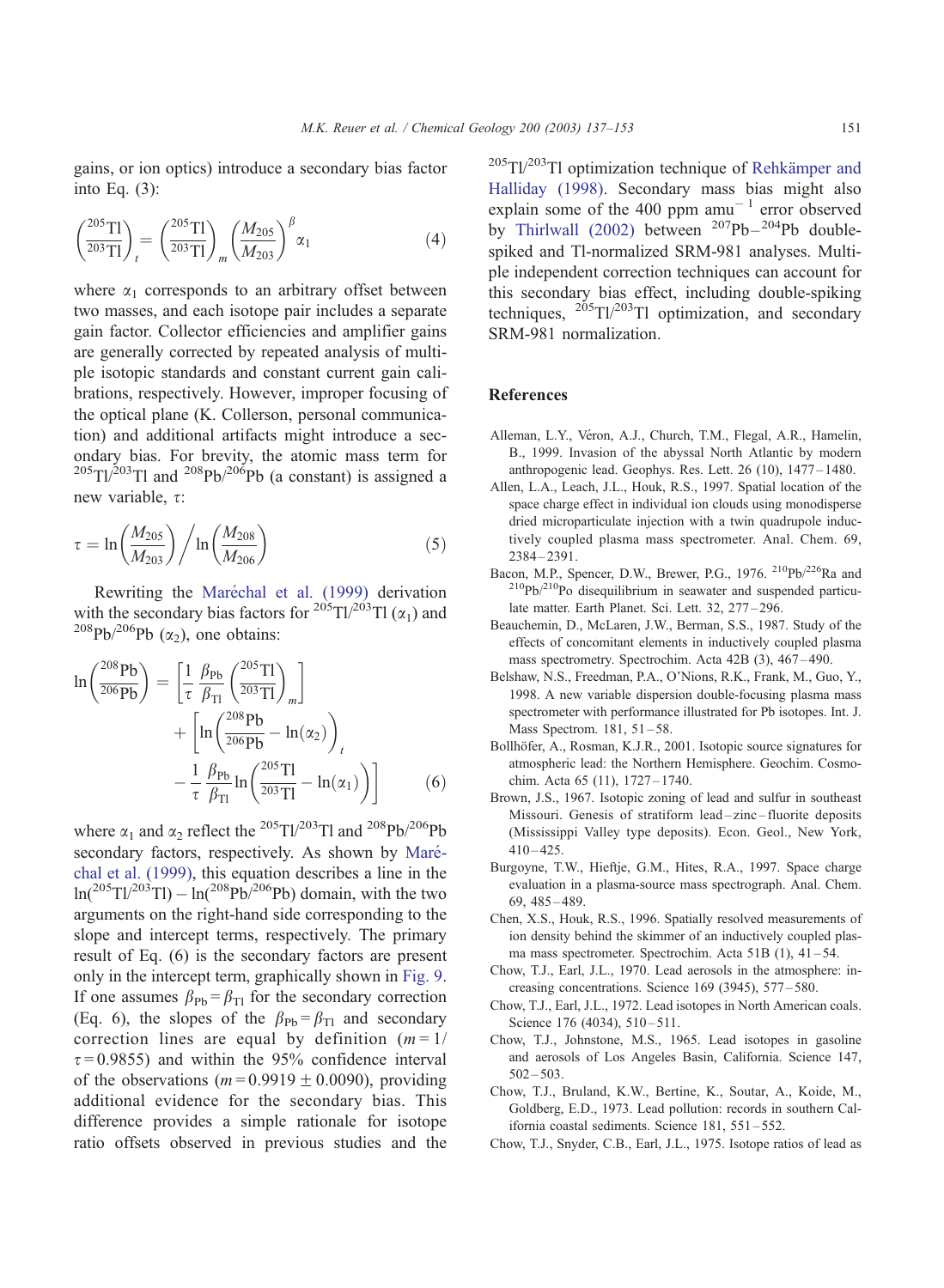pollutant source indicators. Proceedings of the International Atomic Energy Agency, Vienna, vol. 191 (4), pp. 95 – 108.

- Church, T.M., Véron, A.J., Patterson, C.C., Settle, D., Erel, Y., Maring, H.R., Flegal, A.R., 1990. Trace elements in the North Atlantic troposphere: shipboard results of precipitation and aerosols. Glob. Biogeochem. Cycles  $4(4)$ ,  $431-443$ .
- Dickey, T., Frye, D., Jannasch, H., Boyle, E., Manov, D., Sigurdson, D., McNeil, J., Stramska, M., Michaels, A., Nelson, N., Siegel, D., Chang, G., Wu, J., Knap, A., 1998. Initial results from the Bermuda Testbed Mooring program. Deep-Sea Res. I  $(45)$ ,  $771 - 794$ .
- Dunstan, L.P., Gramlich, J.W., Barnes, I.L., Purdy, W.C., 1980. Absolute isotopic abundance and the atomic weight of a reference sample of thallium. J. Res. Natl. Bur. Stand.  $85$ ,  $1-10$ .
- Flegal, A.R., Itoh, K., Patterson, C.C., Wong, C.S., 1986. Vertical profile of lead isotopic compositions in the north-east Pacific. Nature 321, 689-690.
- Galer, S.J.G., Abouchami, W., 1998. Practical application of lead triple spiking for correction of instrumental mass discrimination. Mineral. Mag. 62A, 491-492.
- Gillson, G.R., Douglas, D.J., Fulford, J.E., Halligan, K.W., Tanner, S.D., 1988. Nonspectroscopic interelement interferences in inductively coupled plasma mass spectrometry. Anal. Chem. 60, 1472 – 1474.
- Graney, J.R., Halliday, A.N., Keeler, G.J., Nriagu, J.O., Robbins, J.A., Norton, S.A., 1995. Isotopic record of lead pollution in lake sediments from the northeastern United States. Geochim. Cosmochim. Acta 59 (9), 1715 – 1728.
- Halliday, A.N., Christensen, J.N., Lee, D.-C., Hall, C.M., Luo, X., Rehkämper, M., 2000. Multiple-collector inductively coupled plasma mass spectrometry. In: Barshick, C.M., Duckworth, D.C., Smith, D.H. (Eds.), Inorganic Mass Spectrometry: Fundamentals and Applications. Marcel Dekker, New York, pp. 291-328.
- Hamelin, B., Manhes, G., Albaréde, F., Allégre, C.J., 1985. Precise lead isotope measurements by the double spike technique: a reconsideration. Geochim. Cosmochim. Acta 49, 173 – 182.
- Hamelin, B., Ferrand, J.L., Alleman, L., Nicholas, E., Véron, A.J., 1997. Isotopic evidence of pollutant lead transport from North America to the subtropical North Atlantic gyre. Geochim. Cosmochim. Acta 61, 4423 – 4428.
- Hirata, T., 1996. Lead isotopic analysis of NIST standard reference materials using multiple collector-inductively coupled plasma mass spectrometry coupled with modified external correction method for mass discrimination effect. Analyst 121, 1407 – 1411.
- Horlick, G., Montaser, A., 1998. Analytical characteristics of ICP-MS. In: Montaser, A. (Ed.), Inductively Coupled Plasma Mass Spectrometry. Wiley-VCH, New York, pp. 503 – 588.
- Kraus, K.A., Moore, G.E., 1953. Anion exchange studies: VI. The divalent transition elements manganese to zinc in hydrochloric acid. J. Am. Chem. Soc. 75, 1460-1462.
- Longerich, H.P., Fryer, B.J., Strong, D.F., 1987. Determination of lead isotope ratios by inductively couple plasma-mass spectrometry (ICP-MS). Spectrochim. Acta 42B (1-2), 39-48.
- Marcantonio, F., Zimmerman, A., Xu, Y.F., Canuel, E., 2002. A Pb isotope record of mid-Atlantic US atmospheric Pb emissions in Chesapeake Bay sediments. Mar. Chem.  $77$   $(2-3)$ ,  $123-132$ .
- Maréchal, C., Télouk, P., Albarède, F., 1999. Precise analysis of Cu and Zn isotopic compositions by plasma-source mass spectrometry. Chem. Geol. 156, 251 – 273.
- Montaser, A., 1998. Inductively Coupled Plasma Mass Spectrometry. Wiley, New York.
- Niu, H., Houk, R.S., 1996. Fundamental aspects of ion extraction in inductively coupled plasma mass spectrometry. Spectrochim. Acta 51B, 779 – 815.
- Nriagu, J.O., Pacyna, J.M., 1988. Quantitative assessment of worldwide contamination of air, water, and soils by trace metals. Nature 333, 134-139.
- Rehkämper, M., Halliday, A., 1998. Accuracy and long-term reproducibility of lead isotopic measurements by multiple-collector inductively coupled plasma mass spectrometry using an external method for correction of mass discrimination. Int. J. Mass Spectrom. 181, 123-133.
- Rehkämper, M., Mezger, K., 2000. Investigation of matrix effects for Pb isotope ratio measurements by multiple collector ICP-MS: verification and application of optimized analytical protocols. J. Anal. At. Spectrom. 15, 1451 – 1460.
- Reuer, M.K., Boyle, E.A., Cole, J.E., 2003. A mid-twentieth century reduction in tropical upwelling inferred from coralline trace element proxies. Earth Planet. Sci. Lett. 210, 437 – 452.
- Rosman, K.J.R., Chisholm, W., Boutron, C.F., Candelone, J.-P., Görlach, U., 1993. Isotopic evidence for the source of lead in Greenland snows since the late 1960s. Nature 362, 333 – 335.
- Rosman, K.J.R., Ly, C., Van de Velde, K., Boutron, C.F., 2000. A two century record of lead isotopes in high altitude Alpine snow and ice. Earth Planet. Sci. Lett. 176, 413 – 424.
- Russell, W.A., Papanastassiou, D.A., Tombrello, T.A., 1978. Ca isotope fractionation on the Earth and other solar system materials. Geochim. Cosmochim. Acta 42, 1075 – 1090.
- Shen, G.T., Boyle, E.A., 1987. Lead in corals: reconstruction of historical industrial fluxes to the surface ocean. Earth Planet. Sci. Lett. 82, 289 – 304.
- Shen, G.T., Boyle, E.A., 1988a. Determination of lead, cadmium, and other trace metals in annually-banded corals. Chem. Geol.  $97, 47 - 62.$
- Shen, G.T., Boyle, E.A., 1988b. Thermocline ventilation of anthropogenic lead in the western North Atlantic. J. Geophys. Res. 93 (C12), 15715 – 15732.
- Sherrell, R.M., Boyle, E.A., Hamelin, B., 1992. Isotopic equilibration between dissolved and suspended particulate lead in the Atlantic Ocean: evidence from <sup>210</sup>Pb and stable Pb isotopes. J. Geophys. Res. 97 (7), 11257 – 11268.
- Shirahata, H., Elias, R.W., Patterson, C.C., Koide, M., 1980. Chronological variations in concentrations and isotopic compositions of anthropogenic atmospheric lead in sediments of a remote subalpine pond. Geochim. Cosmochim. Acta 44, 149-162.
- Shotyk, W., Weiss, D., Appleby, P.G., Cheburkin, A.K., Frei, R., Gloor, M., Kramers, J.D., Reese, S., Van Der Knaap, W.O., 1998. History of atmospheric lead deposition since 12,370 14C yr BP from a peat bog, Jura Mountains, Switzerland. Science 281, 1635 – 1640.
- Strelow, F.W.E., 1978. Distribution coefficients and anion exchange behavior of some elements in hydrobromic – nitric acid mixtures. Anal. Chem. 50 (9), 1359 – 1361.

<span id="page-15-0"></span>